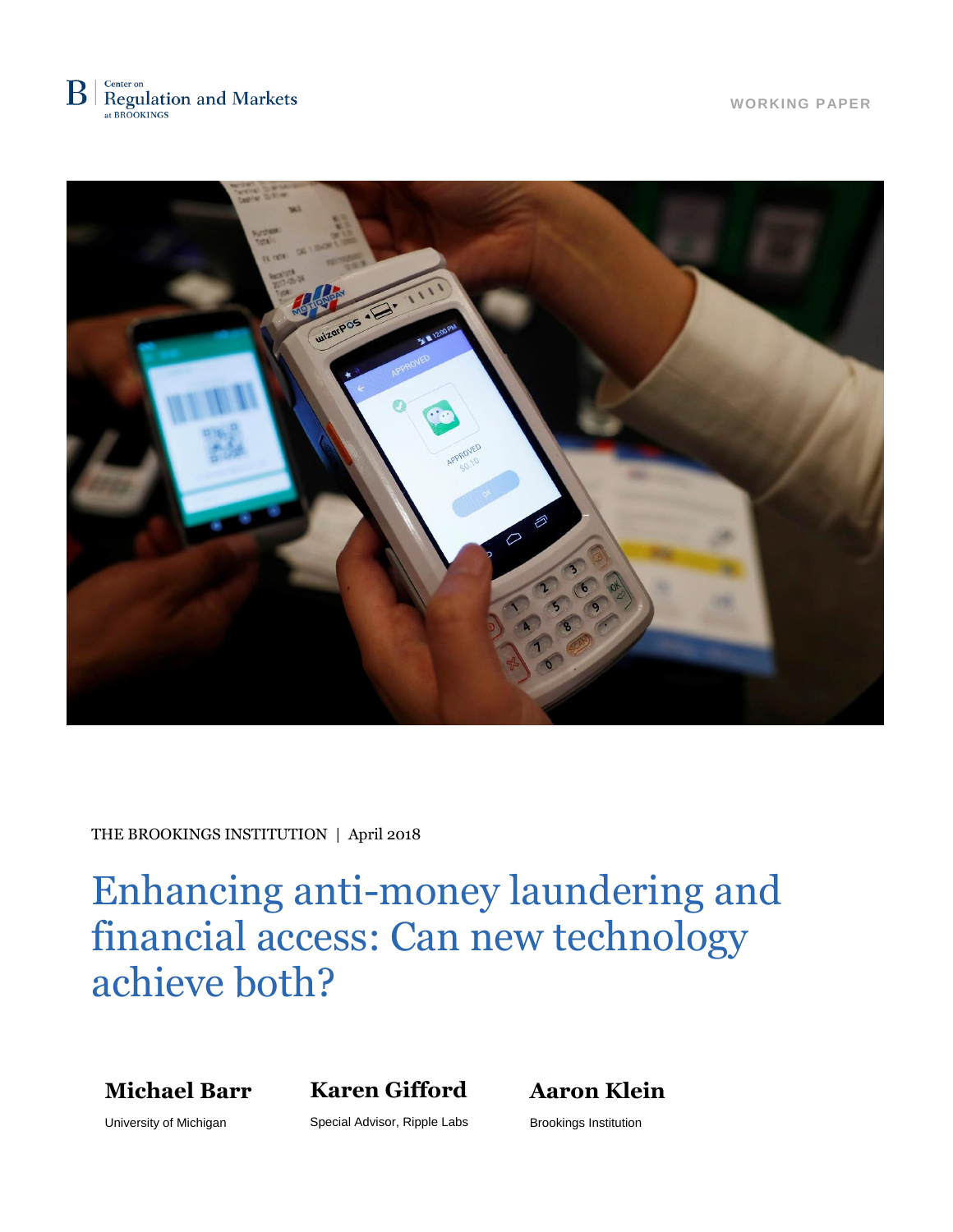# **Contents**

| The Cross-Border Payment System Is a Stumbling Block for Both Financial Inclusion and |
|---------------------------------------------------------------------------------------|
|                                                                                       |
|                                                                                       |
| Technological Innovation Holds Promise for Risk Reduction and Greater Inclusion, But  |
|                                                                                       |
|                                                                                       |
| Proposed Solution: Enhanced Uniform Standards for Cross-Border Payments               |
|                                                                                       |
|                                                                                       |
|                                                                                       |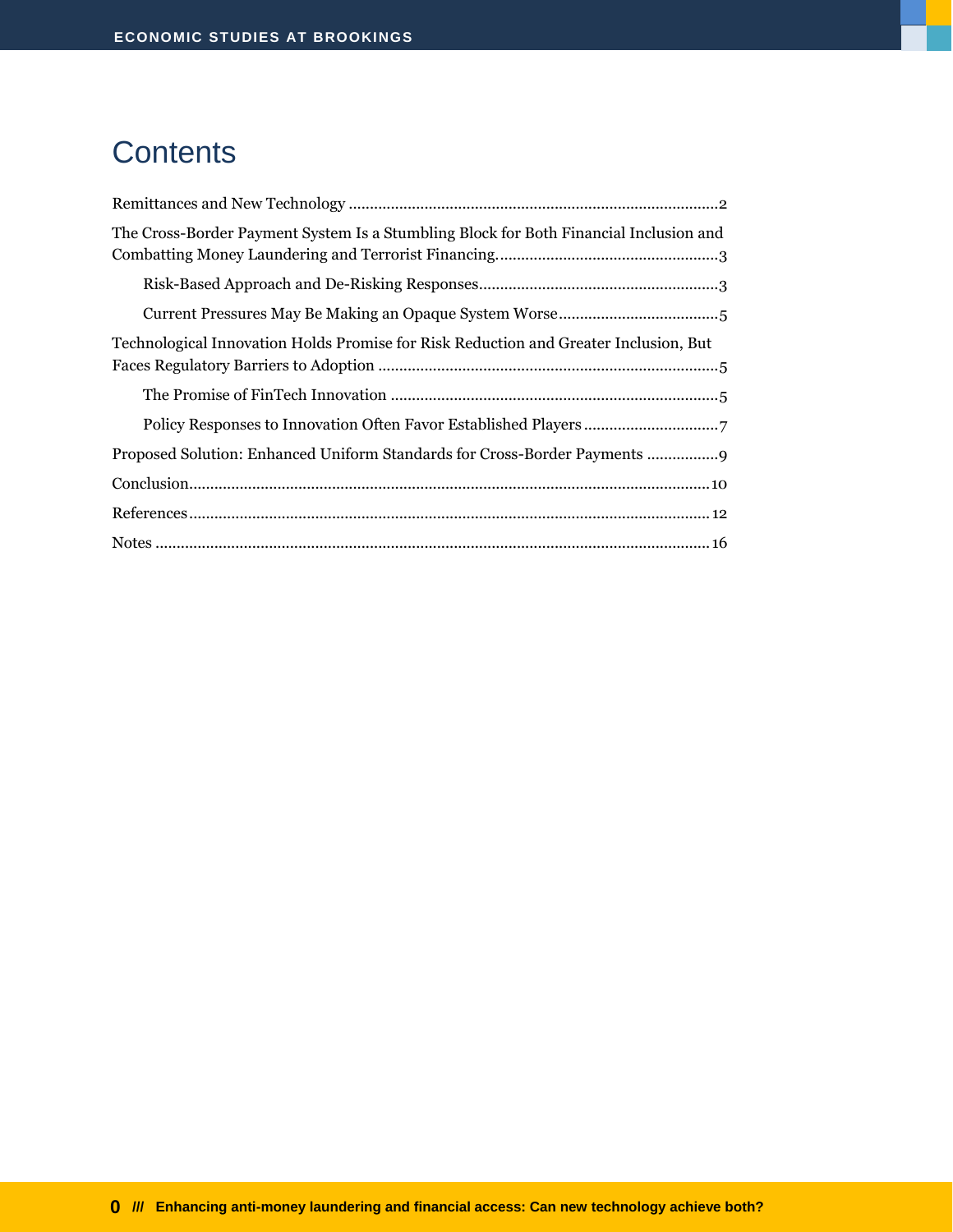#### **STATEMENT OF INDEPENDENCE**

Michael Barr was an advisor to Ripple Labs until 2017 and is a current advisor to NYCA Partners—a venture capital and advisory firm focused on applying innovation in financial services into the global financial system. Karen Gifford is current advisor to Ripple Labs. Both Gifford and Barr also advise the Global ID Fund. Outside of these affiliations, the authors did not receive financial support from any firm or person for this article or from any firm or person with a financial or political interest in this article. They are currently not an officer, director, or board member of any organization with an interest in this article.

#### **ABOUT THE PAPER**

This is a working paper.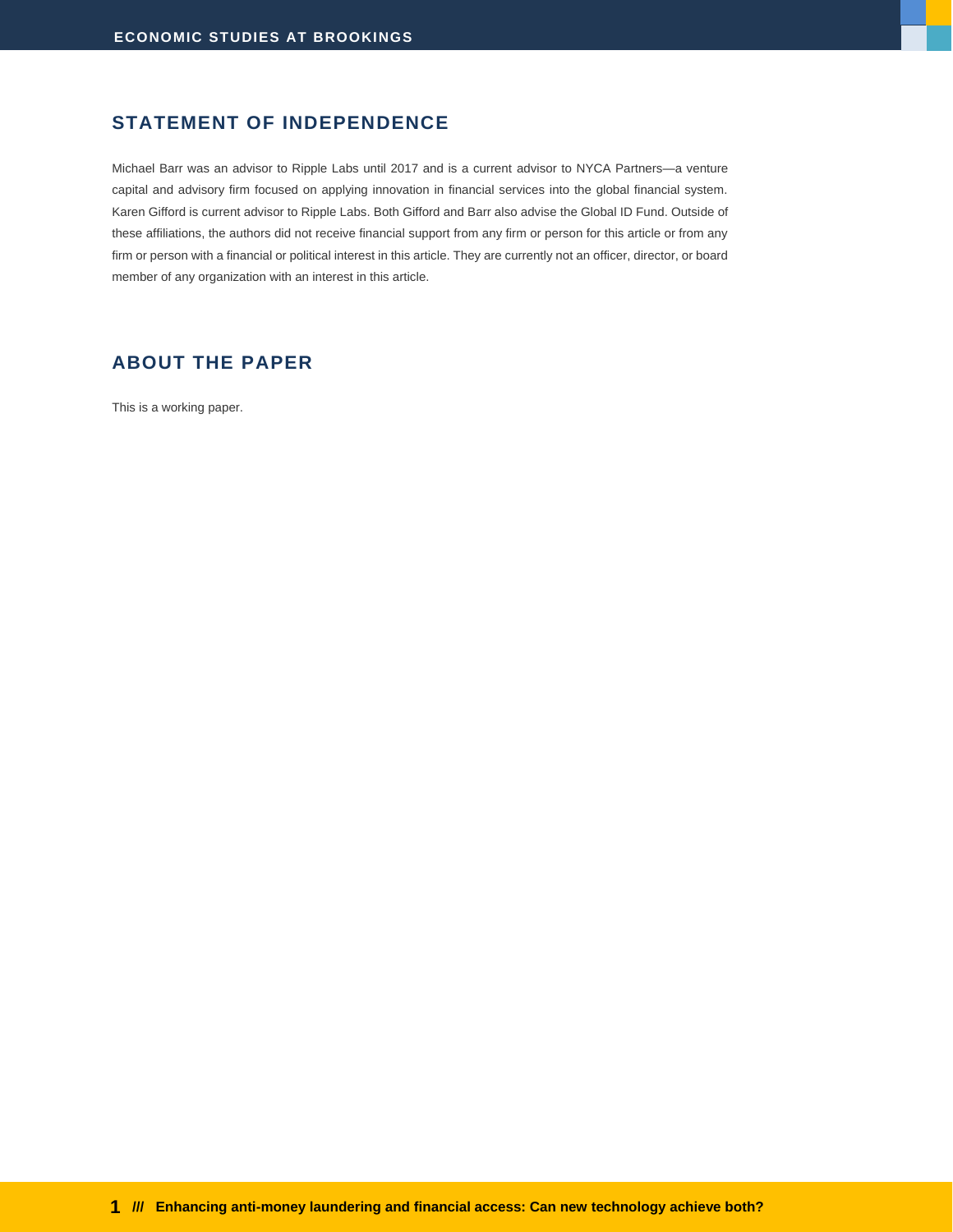## <span id="page-3-0"></span>Remittances and New Technology

Advances in both private-sector financial technology (FinTech) and technology supporting public sector regulatory compliance (RegTech) offer tremendous promise for broadening and strengthening the global financial system.<sup>1</sup> By vastly reducing the cost of providing financial services, FinTech makes greatly expanded and sustainable financial inclusion a realistic goal. At the same time, greater automation, simplified operational processes, and more detailed and less costly analytics create the potential to enable enhanced transparency while maintaining or improving personal privacy and security of financial activity. Such transparency would in turn support improved financial regulation and supervision as well as consumer protection.

Global financial standard-setting bodies (SSBs) are alive to the opportunity to encourage regulators to harness the strongest capabilities of these new technologies.<sup>2</sup> Doing so would enable financial services providers to create the efficiencies necessary to provide meaningful financial access to the underserved while enhancing anti-money laundering (AML), combating of financing of terrorism (CFT) and other risk mitigation objectives. If done appropriately, FinTech and RegTech would also strengthen regulatory and supervisory capabilities and lower compliance costs. This can be a classic win-win.

Standard-setters, regulators, and global organizations are making positive statements about new technology and are reaching out to FinTech providers to understand technologies better.<sup>3</sup> At the same time, current global financial standards and practices actually impair the adoption of new technology, not least due to uncertainty regarding how these standards, designed with legacy technology in mind, apply to the new capabilities and processes that come with technological advances. There is a significant opportunity to advance efficiency, consumer empowerment, safety and soundness, and anti-money laundering and antiterrorist financing goals together.

In this paper, we focus on those global standards that apply to cross-border payments. Global financial standards have a large impact on cross-border payments as the challenges regarding interpretation and application of international standards at a national level are amplified by the number of jurisdictions affected. Navigating differing regulatory views and capabilities across jurisdictions is a costly and uncertain venture, confining it to the largest FinTech providers with sufficient funds to negotiate national complexities jurisdiction by jurisdiction. As a result, this is an area where coordinated global action could be especially beneficial. In particular, by encouraging global coordination and appropriate adoption of new technologies, modernized global financial standards could make a substantial contribution to resolving the challenges that currently beset the global remittance market. Apart from being a particularly challenging market, the socio-economic importance of the remittance market also strengthens its bid for priority attention. Remittances represent a key financial service for the growing migrant, refugee, and transnational community who rely on them to remit funds back to their loved ones in their country of origin. Indeed, the G20, the IMF and others working on financial policy have identified remittances as one of the best potential areas of focus for financial inclusion efforts.4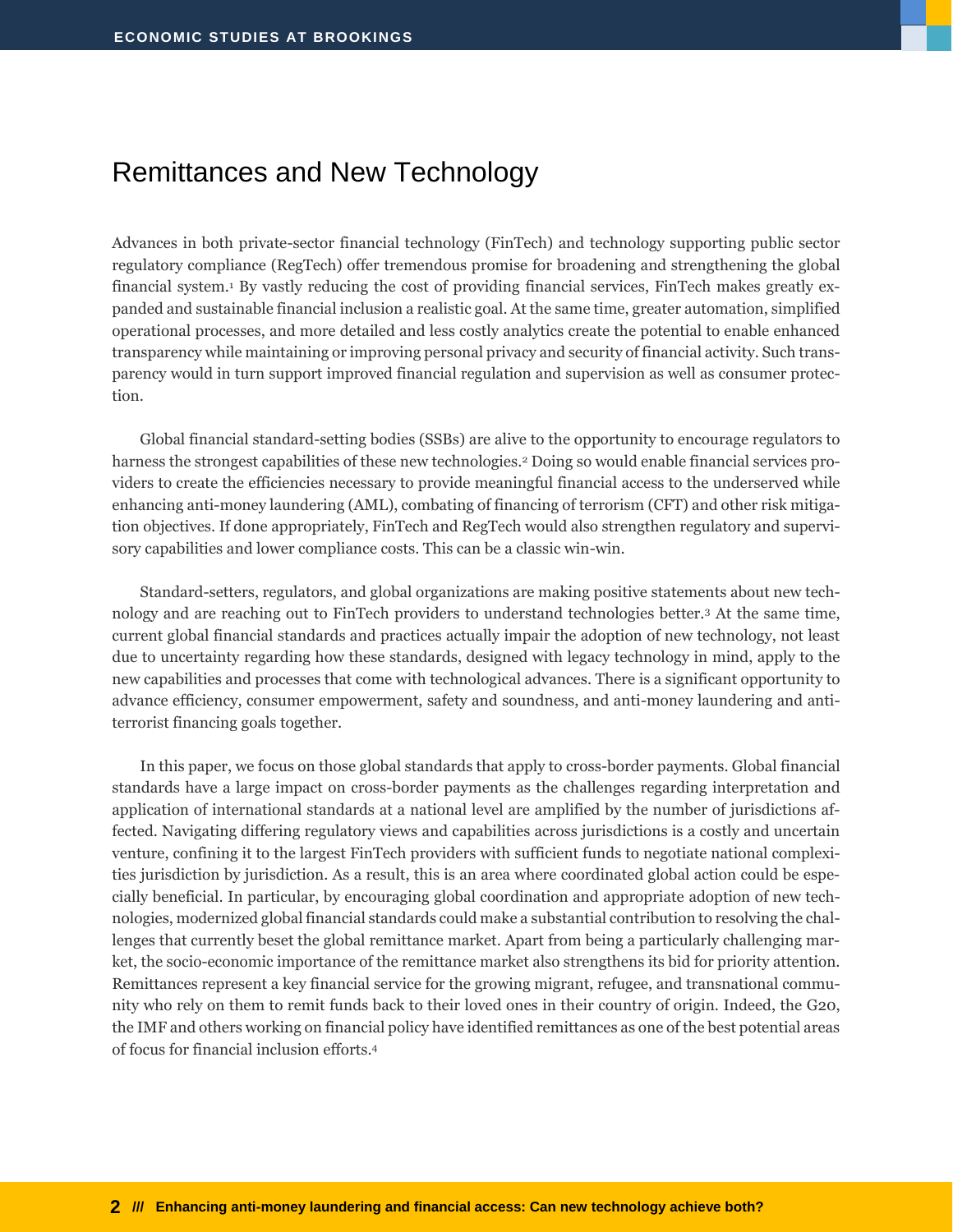We briefly outline the current state of cross-border payments and the challenges it poses for financial access and effective AML/CFT efforts.<sup>5</sup> We discuss recent efforts to ameliorate the shortcomings of the system and discuss the increasing need for global coordination if significant progress is to be made. We make a number of specific recommendations for updating global financial standards to support innovation as a means to enhance financial inclusion, improve transparency, and financial deepening in support of economic growth.

## <span id="page-4-0"></span>The Cross-Border Payment System Is a Stumbling Block for Both Financial Inclusion and Combatting Money Laundering and Terrorist Financing.

Policy makers across the world have devoted years of effort and study to two high priority goals: improving financial access and combating money launderers and terrorists. While inroads have been made in both areas, progress remains unacceptably slow, especially in the area of cross-border payments.

The current system for global funds transfers is based on old and outdated technology, employed primarily by a shrinking network of correspondent banks. <sup>6</sup> Payments moving through the correspondent banking system are handled by multiple intermediaries, most of which are unaware of the identity of the others. Indeed, the path a cross-border payment will take as it moves around the globe is usually not known to any of the participants in advance. The opacity and uncertainty inherent in such a system provides myriad opportunities for undetected operational failures or intentional manipulation. Many significant AML/CFT prosecutions and enforcement actions of the past 10 years have arisen out of conduct designed to obscure identifying information as a payment moved through the payment chain.<sup>7</sup> The costs inherent in operating a system of this operational complexity and opacity present huge challenges for making services like remittances more affordable for underserved populations. The high risk inherent in the market as it currently functions renders it unattractive to potential providers who are more risk-averse. The lack of competition further contributes to the high costs of remittances.

#### <span id="page-4-1"></span>Risk-Based Approach and De-Risking Responses

The correspondent banking system has been deeply affected by both rising compliance expectations and industries' continuing dependence on aging payments technology. Increasingly since the 1970s, and accelerating after 9/11, policy makers and those in law enforcement have insisted that banks better understand the nature, source and destination of payments moving through their accounts, including the true sender and recipient of the funds involved.

While such an expectation may be quite sound, it can be difficult and expensive for a bank in the correspondent network to determine the nature of the funds it is passing on to another participant bank. Because the system relies on a network of global banks to move funds on behalf of others, a participant bank often has no direct relationship with either the customer sending or receiving a particular payment. Since many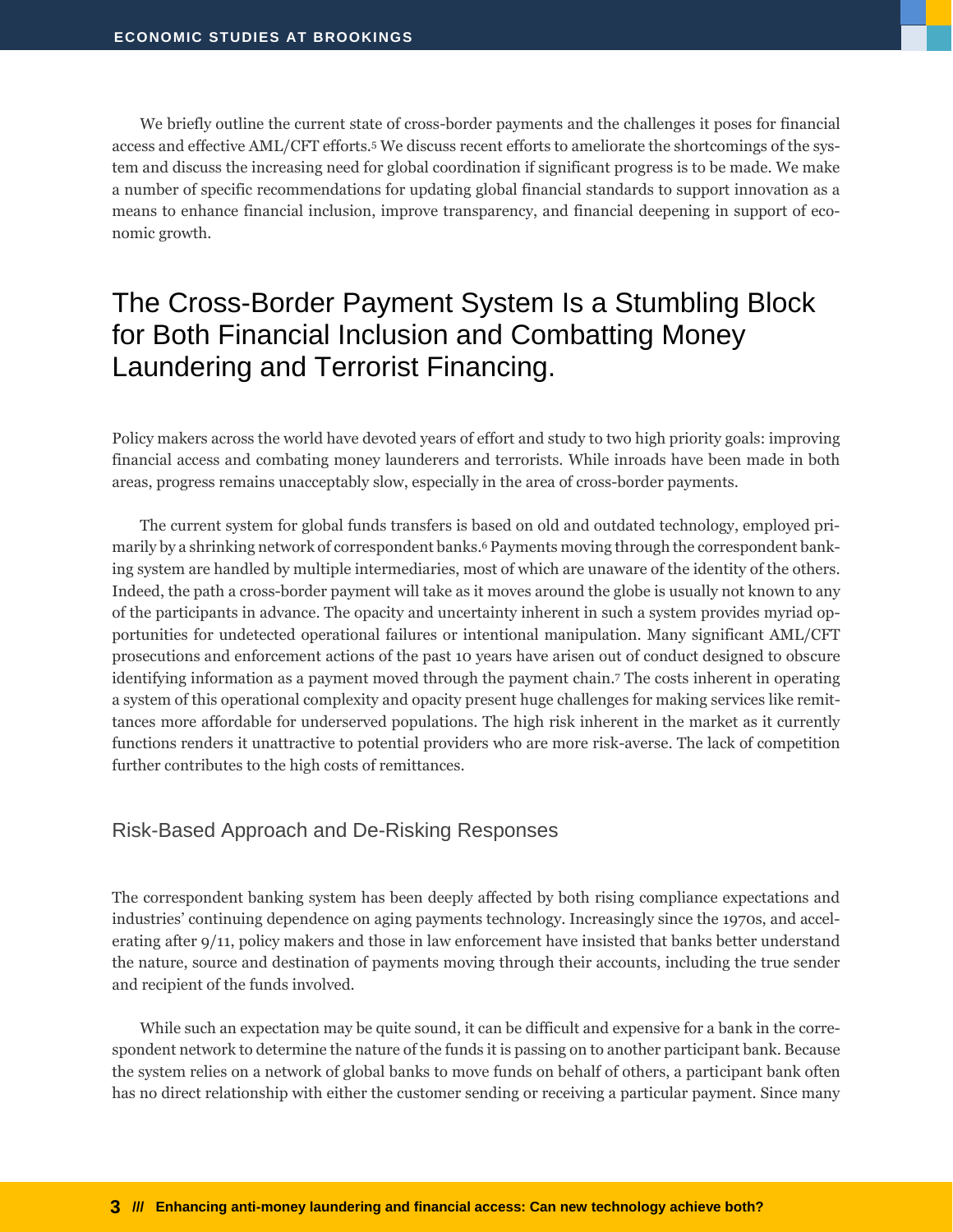banks have been reluctant to take on the expense of upgrading their international payments infrastructure, most of which dates from the 1980s or earlier, granular analysis of payments data generally involves multiple manual processes, making detailed inquiries cumbersome, costly, and insufficiently effective at catching bad actors.

In terms of the current system, banks place heavy reliance on the risk management abilities of correspondents in the banking remittance network. Increasing sensitivity to the risks of correspondents that may not be able to mitigate the relevant risks to the standards required by the bank have led to the practice of correspondent "de-risking." De-risking refers to the large-scale practice of banks terminating relationships with counterparties and classes of customers, and even exiting entire countries or regions in an effort to limit compliance risk and its attendant costs. The de-risking phenomenon has to be viewed in the context of the mandatory risk-based approach to AML/CFT.

Concerns about the need to limit and direct compliance spending led to the adoption of a mandatory risk-based approach to AML/CFT by the Financial Action Task Force (FATF) in 2012. This approach was intended to shift compliance resources to higher risk areas and, simultaneously, to increase financial inclusion<sup>8</sup> of lower risk customers. Costs and barriers to inclusion could be limited by creating exemptions from the AML/CFT regime where risks were assessed as low and by allowing simplified due diligence where risks were lower, for example in relation to small value payments in jurisdictions with low crime and minimal terrorist financing risks.

Regulators and financial institutions in developing countries have been cautious to make use of the space to simplify due diligence,<sup>9</sup> especially as they are hesitant to run afoul of international assessors of compliance with the FATF standards. Important steps have nevertheless been taken by countries such as India, Pakistan, Nigeria and Uganda to simplify AML/CFT due diligence in lower risk cases.<sup>10</sup> Such steps are, however, largely confined to domestic financial services. Little has yet been done to move forward on simplifying or improving due diligence in relation to cross-border remittances as that requires an alignment between the risk assessments and risk approaches of the relevant national regulators and their foreign counterparts.

The increased focus on risk, combined regulatory uncertainty, with very large fines for non-compliance levied in the US and UK, and concerns about profitability of business lines, have led to a post-2012 cycle of de-risking.<sup>11</sup> The Committee on Payments and Market Infrastructure (CPMI) summarized this cycle as follows: "increasing costs, regulatory pressure and an increased perception of risk are reducing the profit margins associated with this activity in some countries and/or with some customers and could be making [cross-border payment services] increasingly unappealing to a growing number of correspondent banks."<sup>12</sup> In the same report, the CPMI noted that the "threat that cross-border payment networks might fragment and that the range of available options for these transactions could narrow" is real and growing.<sup>13</sup>

As part of the current cycle financial institutions began employing risk-based principles to re-examine customer relationships, asking whether particular customers generate sufficient income to justify additional compliance investments. Firms undertaking this analysis increasingly have chosen to terminate or restrict business relationships with remittance companies and smaller local banks in certain regions of the world. Those most vulnerable in the de-risking cycle are the low margin customers, not necessarily highrisk, high-value customers. This is because risky customers that generate substantial fees often prove more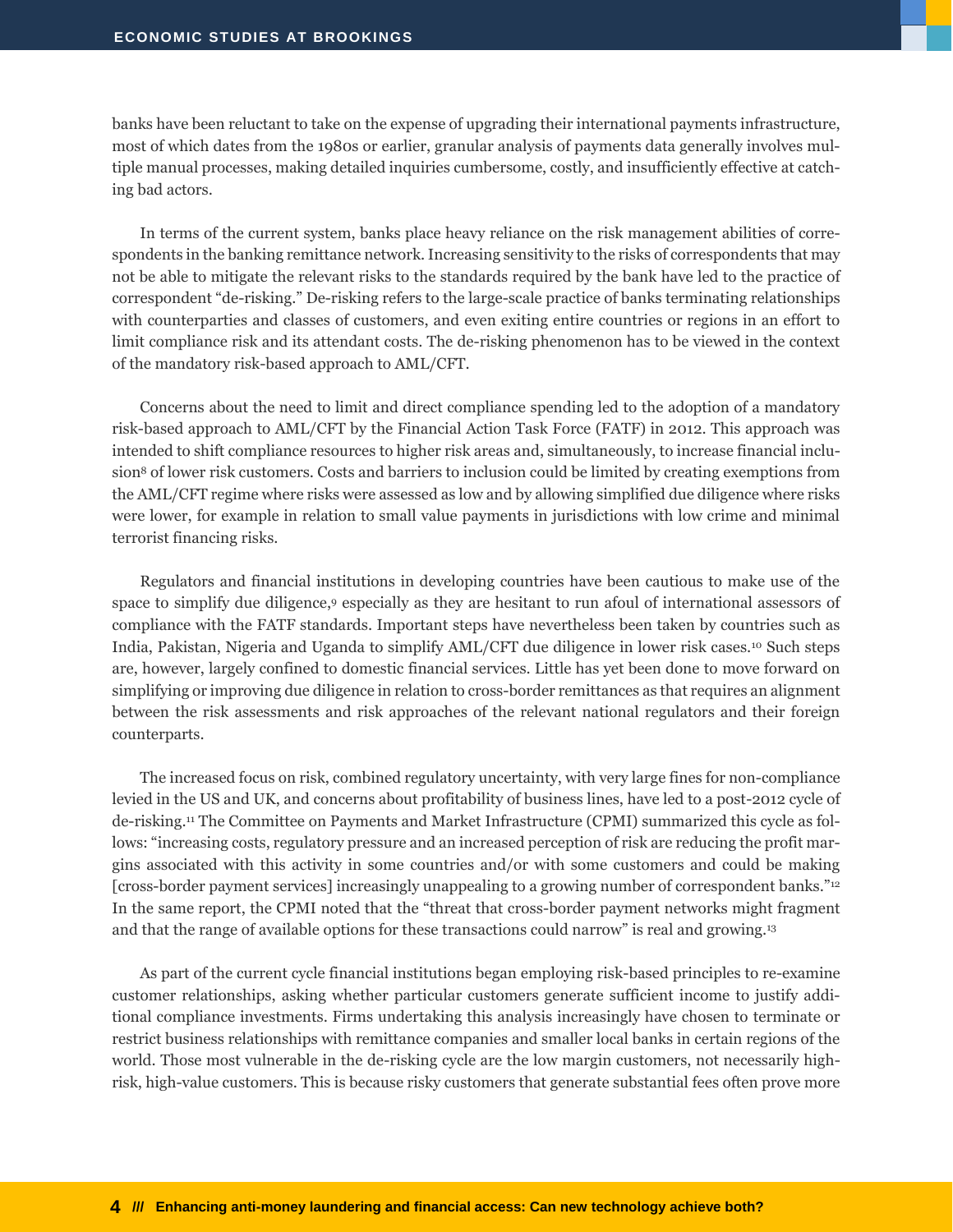attractive than less profitable customers with lower risk, even when the high-risk customers require expensive monitoring.<sup>14</sup>

Frustratingly for policy makers, therefore, the victims of de-risking cycles are disproportionately lower income migrant workers attempting to send money to family members in their home countries, as opposed to higher-risk potential bad actors who launder money or finance terror.

Concerned about de-risking, FATF and national regulators issued statements calling on banks not to engage in large-scale de-risking terminations. The Financial Stability Board is also working jointly with the World Bank, the CPMI and FATF on a four-point plan to (i) deepen their understanding of the extent and impact of these terminations, (ii) provide increased regulatory clarity, (iii) support AML/CTF capacity building in affected low capacity countries, and (iv) harness technology to improve customer due diligence measures of correspondent and respondent banks. While these objectives are sound, no compelling evidence has yet emerged that these measures have reversed the de-risking cycle.

#### <span id="page-6-0"></span>Current Pressures May Be Making an Opaque System Worse

Notwithstanding the toll that AML/CFT-related de-risking has taken on those seeking to access the global financial system for legitimate purposes, the current system of cross-border payments continues effectively to provide cover for bad actors who benefit from its inherent lack of transparency. Moreover, recent derisking cycles may have the effect of increasing barriers to detection of money laundering and terrorist financing. The Global Center on Cooperative Security found that "[r]ather than reducing risk in the global financial sector, de-risking actually contributes to increased vulnerability by pushing high-risk clients to smaller financial institutions that may lack adequate AML/CFT capacity, or even out of the formal financial sector altogether."<sup>15</sup>

### <span id="page-6-1"></span>Technological Innovation Holds Promise for Risk Reduction and Greater Inclusion, But Faces Regulatory Barriers to Adoption

<span id="page-6-2"></span>The Promise of FinTech Innovation

Solutions to these problems are being developed. As the International Monetary Fund recently reported, "[t]he area of cross-border payments is especially ripe for change, and could benefit from new technologies."16 Technological advances with the potential to lower radically the costs and risks associated with cross-border payments are developing at a furious pace.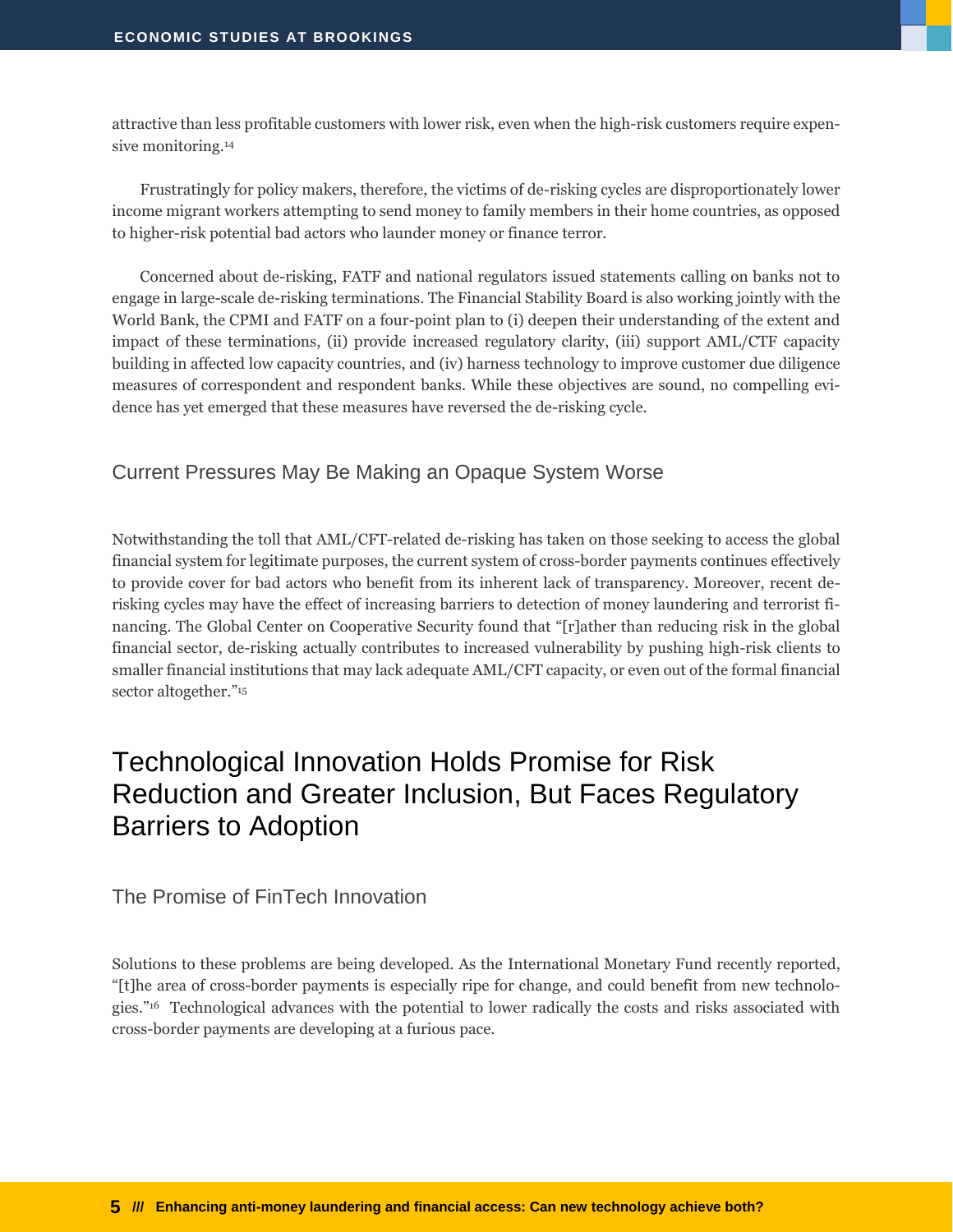A number of new innovations directly address well-known cross-border payment risks. One such risk, the danger that a payment will fail on its way through the correspondent banking network (sometimes referred to as Herstatt risk) can be eliminated by technologies that enable direct, point-to-point settlement of cross border payments.<sup>17</sup> Addressing this risk in turn obviates the need for many operational processes embedded in the current cross-border payment system, all of which raise the cost and slow the pace of international payments.

Reducing cost and time of international payments has the potential to vastly invigorate financial inclusion efforts. To date, many such efforts have sought to move forward primarily on a charitable basis, meaning that they are often unsustainable without substantial ongoing outside funding. Changing the cost structure for payments via increased automation can transform those who are financially excluded into potentially valuable customers for new financial products and services. Indeed, after exploring a number of alternatives, the Gates Foundation's Financial Services for the Poor initiative [concluded that](https://www.gatesfoundation.org/What-We-Do/Global-Development/Financial-Services-for-the-Poor) "the most effective way to significantly expand poor people's access to formal financial services is through digital means."<sup>18</sup>

FinTech innovation also offers the promise of improved transparency and security in cross-border payments. Greater automation of the cross-border payments process itself offers significant benefits in this area, as more and better automation could simplify the payments path, bypassing the current correspondent banking system. Doing so could greatly reduce the number of manual steps necessary to effect a crossborder payment, and the consequent opportunity for error or illegality to occur.

Innovations such as portable digital identity offer additional promise for both lowering the cost of delivering financial services and improving financial transparency.<sup>19</sup> While several portable digital identity frameworks have been articulated, and quite a number of digital identity products and services are in development, most share the following characteristics: identity details are collected only once and held or controlled by the individual to whom they relate, enabling that person to share identity details with various entities as needed to obtain financial services.<sup>20</sup> This system stands in contrast with current practice, where identity details must be gathered separately by each service provider, which then holds the data for all of its customers, a repetitive and expensive process, and one that provides a convenient attack point for nefarious actors seeking to steal financial data.

Under the current cross-border payments regime, payment traceability is constrained because customer information is held at individual financial institutions. Thus, when payments move through multiple institutions, it can be difficult or impossible to connect an ongoing payment with its true origin, or with the identity information of the original sender or ultimate recipient. At the same time, the fact that personal information is held and replicated at multiple financial institutions increases the opportunity for security breaches and data theft. Identity portability offers the possibility that payments information could be traced globally, rather than remaining confined within silos managed by financial institutions.

FinTech also offers the benefit of more effective collaboration between financial institutions and law enforcement agencies. Money laundering and terrorist financing risks are in essence national security and law enforcement risks. The correct identification, assessment and management of these risks are heavily dependent on sensitive intelligence that governments generally do not share with financial institutions. Financial institutions therefore find it particularly difficult to combat money laundering and terrorist financing efficiently. New technology, especially new data technology, provides platforms for secure and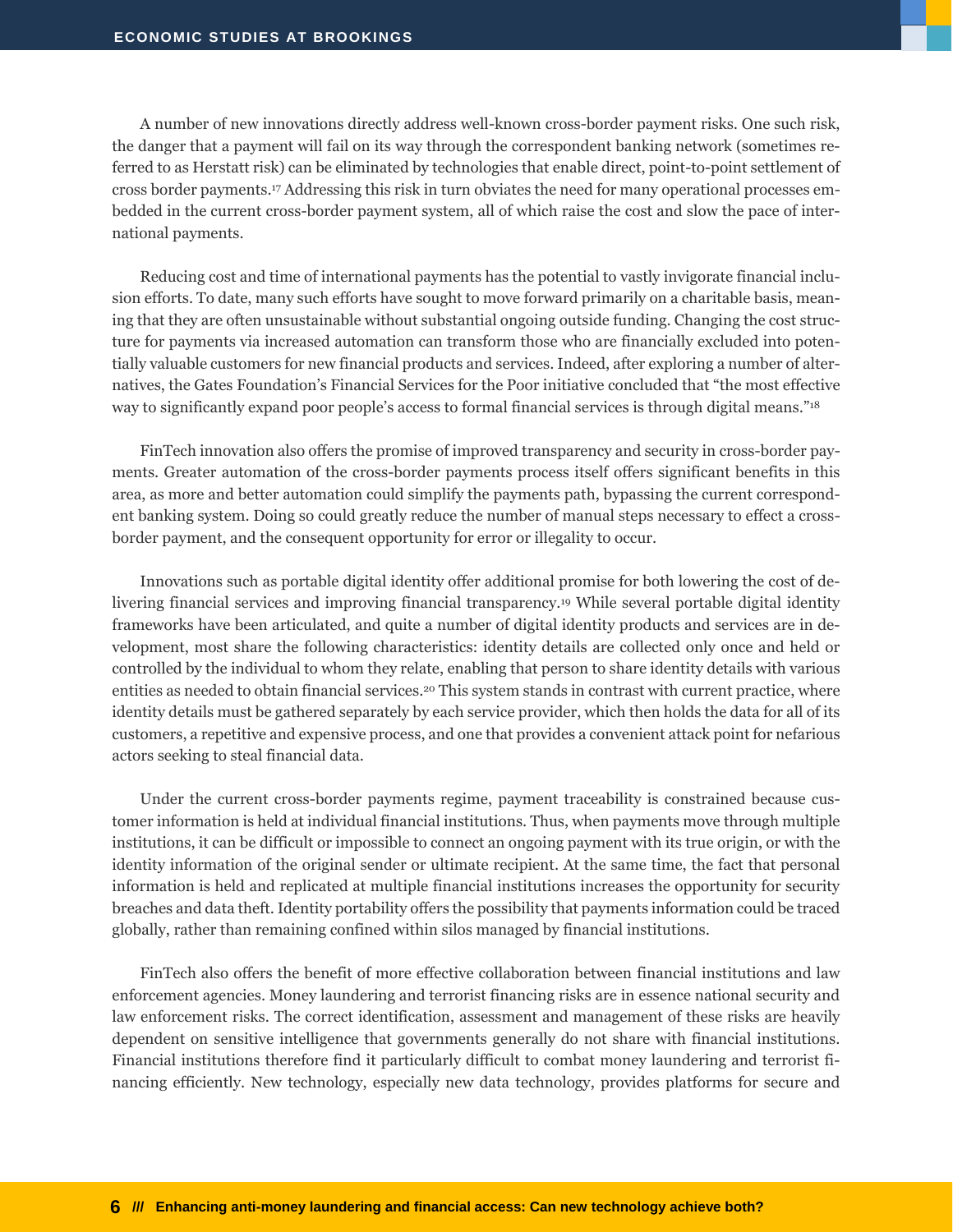<span id="page-8-0"></span>meaningful public-private collaboration in this regard, while preserving privacy and commercial confidentiality.<sup>21</sup>

#### Policy Responses to Innovation Often Favor Established Players

While new FinTech developments are appearing at a rapid pace, access to the global financial system is not expanding in correspondence with this wave of innovation. <sup>22</sup> Regulatory issues play an outsized role in the friction slowing the adoption of new technology. In many cases, it is hard to evaluate how new technologies square with standards written with older technologies in mind, and this regulatory uncertainty creates a barrier to new adopters and favors established players over new entrants. Even worse, in practice compliance with some standards require FIs to resort to manual processes, creating roadblocks for the adoption of new more automated technology that could solve longstanding problems better, faster, and at a lower cost.<sup>23</sup>

While individual countries and even some regions have undertaken useful initiatives to support responsible adoption of FinTech solutions, at the global level, where cross-border payments are most strongly affected, policy response to new technology has been muted. Why has this been the case? We see a number of factors that appear to be playing a role:

 **Strong focus on risks of new technology.** Policy makers' training is to protect the financial system from risk - and the potential for risk is quite clear when a new product or technology comes on line. As a result, policy makers expend great effort to mitigate risk presented by new technologies. Then director of United States Financial Crimes Enforcement Network (FinCEN) expressed a reaction to FinTech innovation that is common among financial regulators, emphasizing only the dangers it presents: "These new systems have also expanded the boundaries of "money transmission" as more sophisticated payment systems have become available. And the inherent added complexity of these systems opens them to potential misuse by criminals. FinCEN's analysts are continually working to understand the schemes and methods used to exploit emerging payment methods for money laundering and terrorist financing, and to develop related guidance for law enforcement."24

While the effort to understand and mitigate risks posed by new technologies is appropriate and necessary, there is a need for corresponding efforts to understand the risks associated with continued use of aging technology for cross-border payments, and for the ability of innovative technology to reduce systemic and AML/CFT risks, not just exacerbate them.

 **Regulatory framework shaped by legacy systems and technologies.** Current financial policies and regulations reflect the legacy systems and technologies that were in place at the time they were created.25 These requirements were designed to ameliorate the particular risks presented by a payments system running on technology that dates from the 1980s or earlier in which most cross-border transactions take days or even weeks to settle, traveling over opaque pathways via multiple intermediaries which are unknown to the sender and receiver in advance. In this circumstance, requirements for repeated screening and transaction monitoring entailing multiple manual interventions may be warranted.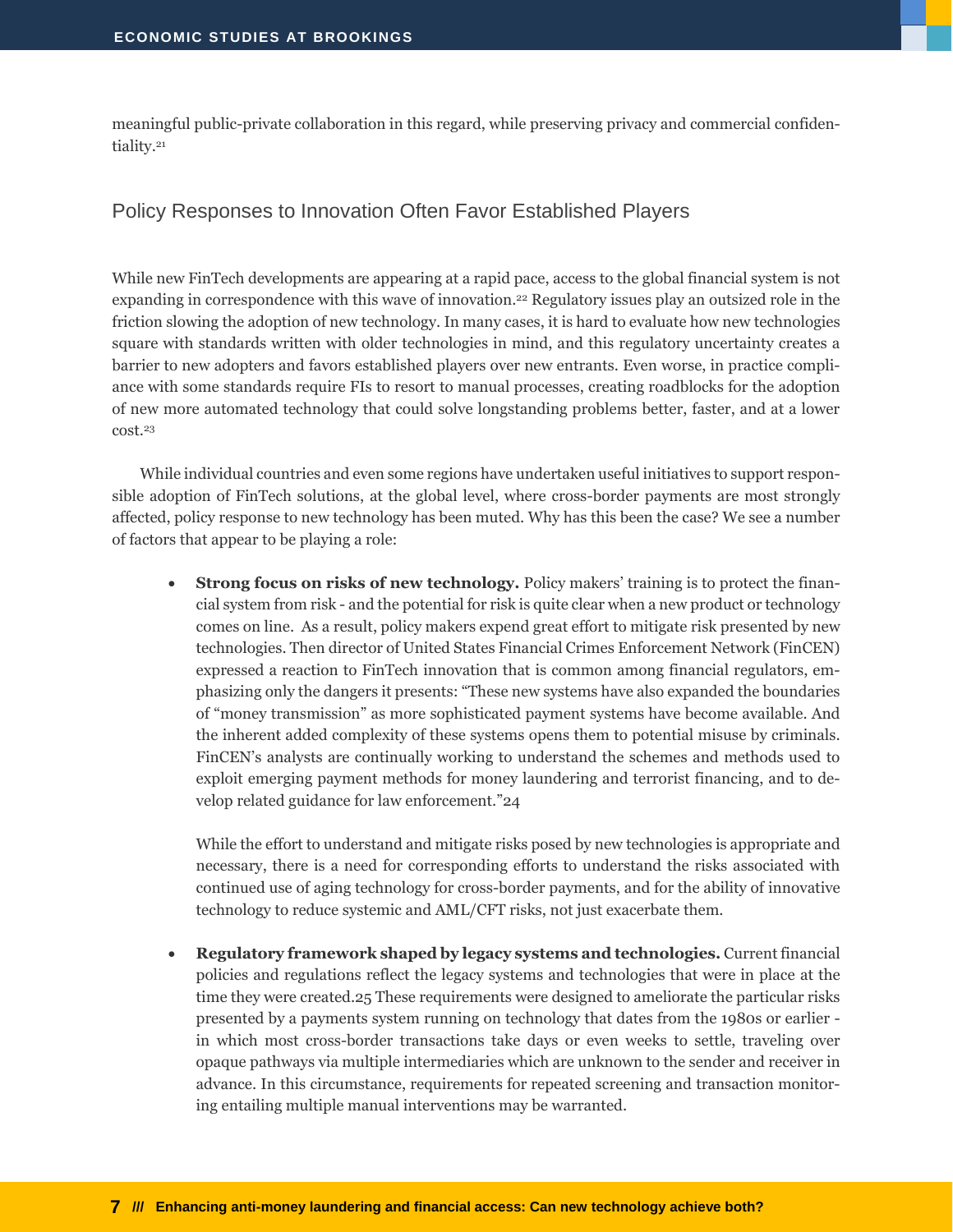As discussed above, the need for repetitive manual monitoring of individual transactions could potentially be obviated through the use of a number of innovative technologies; however, regulators and industry participants may be reluctant to explore the functionalities of such technologies when there are concerns whether these would meet global financial standards. SSBs can and should take action to clarify the conditions under which financial institutions should be allowed or even encouraged to make appropriate use of new technologies to address risk in effecting cross-border payments.

 **Ghettoizing financial inclusion efforts.** Policy makers in financial services traditionally treated financial inclusion as a "nice to have," but not core to their central mission of ensuring the strength of the global financial system. Despite growing recognition that financial exclusion poses concrete risks to the system—including enabling money laundering and terrorist financing, higher costs borne among those least able to afford them, greater crime domestically and abroad, and lower economic growth—this view continues to influence policymakers, in ways both acknowledged and unacknowledged.

We believe that financial inclusion is a key part of ensuring financial growth, stability, and fighting crime and terrorism. This links with the recognition of the interdependence of the financial policy objectives of financial inclusion, stability, integrity, and consumer protection in the terms of reference of the G20s Global Partnership for Financial Inclusion.26 We believe that FinTech can contribute greatly to the advancement of all four objectives. For that benefit to realize, however, a better and clearer alignment is required among the different sets of SSB standards. For example, as noted earlier, the FATF has repeatedly issued guidance informing a risk-based approach to AML/CFT compliance, most recently with renewed and expanded guidance in November 2017. It explicitly permits regulators to exempt certain classes of entities from specific AML/CFT obligations in what it terms "proven low-risk scenarios".27 It is unclear, however, how such an exemption would square with other standards that are not directly geared toward financial inclusion.28

Rather than tolerating lowered standards under specified situations, SSBs have an opportunity to raise standards across the board and encourage industry to modernize. FinTech and improved identification technology may, for example, simplify customer identification processes to such an extent that there may be little need or appetite for identification exemptions or for simplified customer due diligence that is only focused on lower risk scenarios. Creating a standards framework that encourages modernization and the use of the best technology can and will offer permit all financial system participants to benefit from new developments that are able to addresses longstanding operational and compliance risks in cross-border payments and increase effectiveness and efficiency across the board.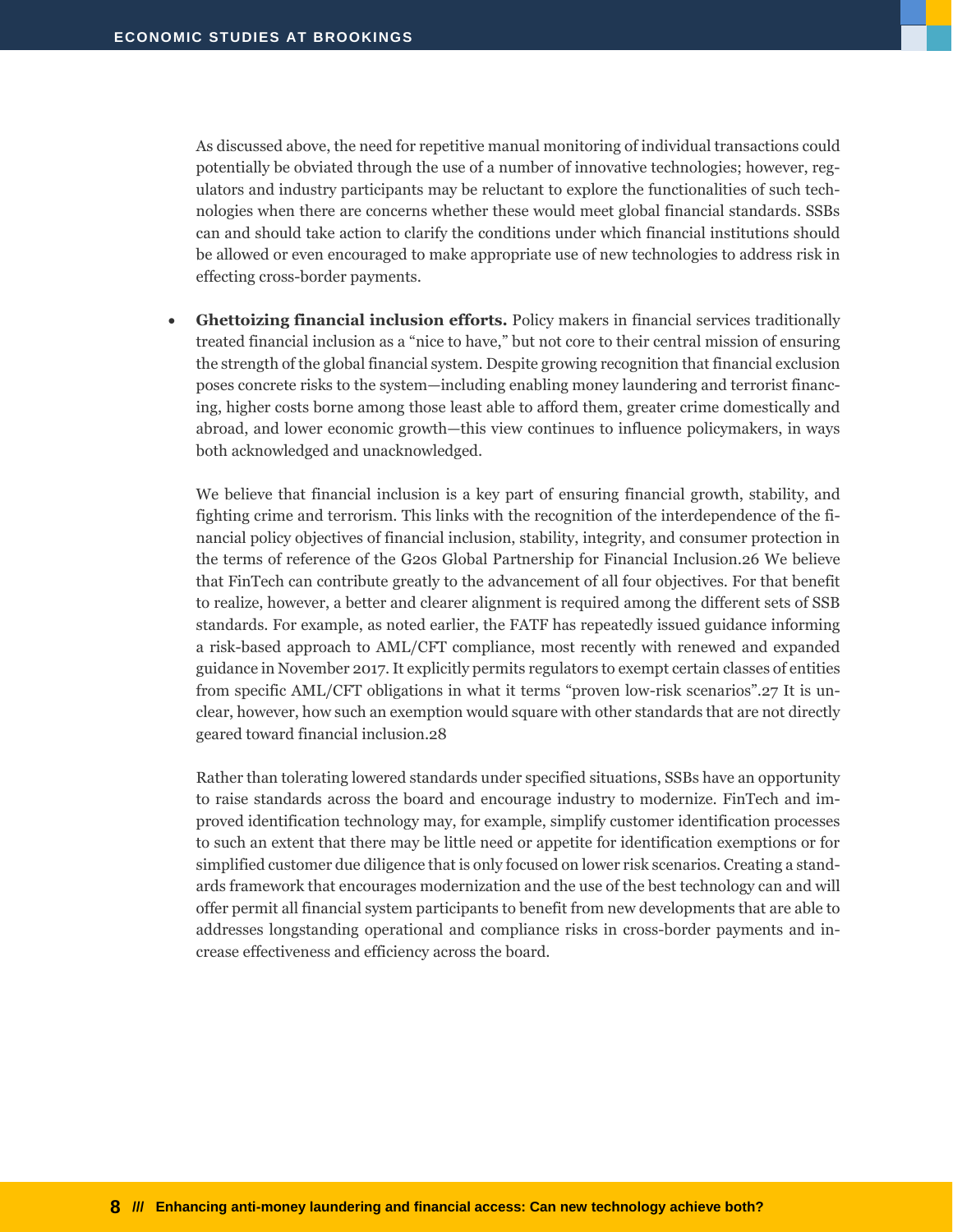### <span id="page-10-0"></span>Proposed Solution: Enhanced Uniform Standards for Cross-Border Payments

We propose that SSBs come together in a focused effort to create a joint new cross-border payment standard, one that is tech-neutral—agnostic as to particular technological solutions—but tech-focused—enabling new technology to be used both to transmit funds and to catch bad actors. One model SSBs could draw on in shaping a coordinated effort is the U.S. Federal Financial Institutions Examination Council (FFIEC), the interagency council that is "empowered to prescribe uniform principals, standards, and report forms" for the U.S. federal government's examination of financial institutions, which is conducted by multiple bank regulators.<sup>29</sup>

Updated standards should enable new technology to be harnessed responsibly; i.e., further both inclusion and AML/CTF efforts. New guidance should take advantage of new technological developments that directly address common payments risks in the cross-border setting.<sup>30</sup> Relevant new capabilities include point-to-point payments and portability of identity. Possible new requirements that spring from these capabilities include:

**Require settlement for cross-border payments in a specified, shorter time frame (same day or faster)**. A number of technologies currently enable same-day settlement domestically or regionally. Expanding the requirement for same day settlement to the cross-border context would represent a substantial advance for both inclusion and AML/CFT goals. As noted above, current rules permit much longer timeframes for settlement of cross-border payments, which provide bad actors with greater opportunities to interfere in legitimate transactions, changing information and flows of funds to cover tracks. Further, longer delays in settlement impose costs on those transmitting the funds, particularly lower income and more vulnerable populations. Multiple nations (for example the U.K., Poland and Mexico) have adopted real or near real-time payment systems for transactions within their borders. Other nations, notably the U.S., continue to allow slow domestic payment systems (at substantial costs to their own citizens, particularly those of lower incomes).<sup>31</sup> Given the prevalence of faster payments and the stated objective of most nations to achieve faster payments, SSBs should emphasize faster payment and settlement times as a global priority.

**Require pre-confirmation of the recipient account.** Pre-confirmation would vastly reduce the opportunity for operational failures and fraud. In addition, pre-confirmation would support other regulatory compliance measures such as pre-disclosure of transaction fees, something that legacy technology currently in place does not support. In order for a competitive market to take place, the sender must know the full cost of the transaction. This can best be expressed as the amount that the recipient will receive in the local currency of receipt. This requirement was put into place in the United States in the Dodd-Frank Act for low dollar remitters and can and should be incorporated into global standards.

**Require interoperability of payment systems.** Interoperability of national payment systems would greatly further the goal of lowering the cost and improving the speed of global payments, two essential pre-requisites for meaningful and sustainable financial inclusion efforts in the cross-border context. A number of [countries](mailto:https%2525253A//www.ifc.org/wps/wcm/connect/8d518d004799ebf1bb8fff299ede9589/IFC+Tanzania+Case+study+10_03_2015.pdf?MOD=AJPERES) have begun to require interoperability between domestic payments systems.<sup>32</sup> Even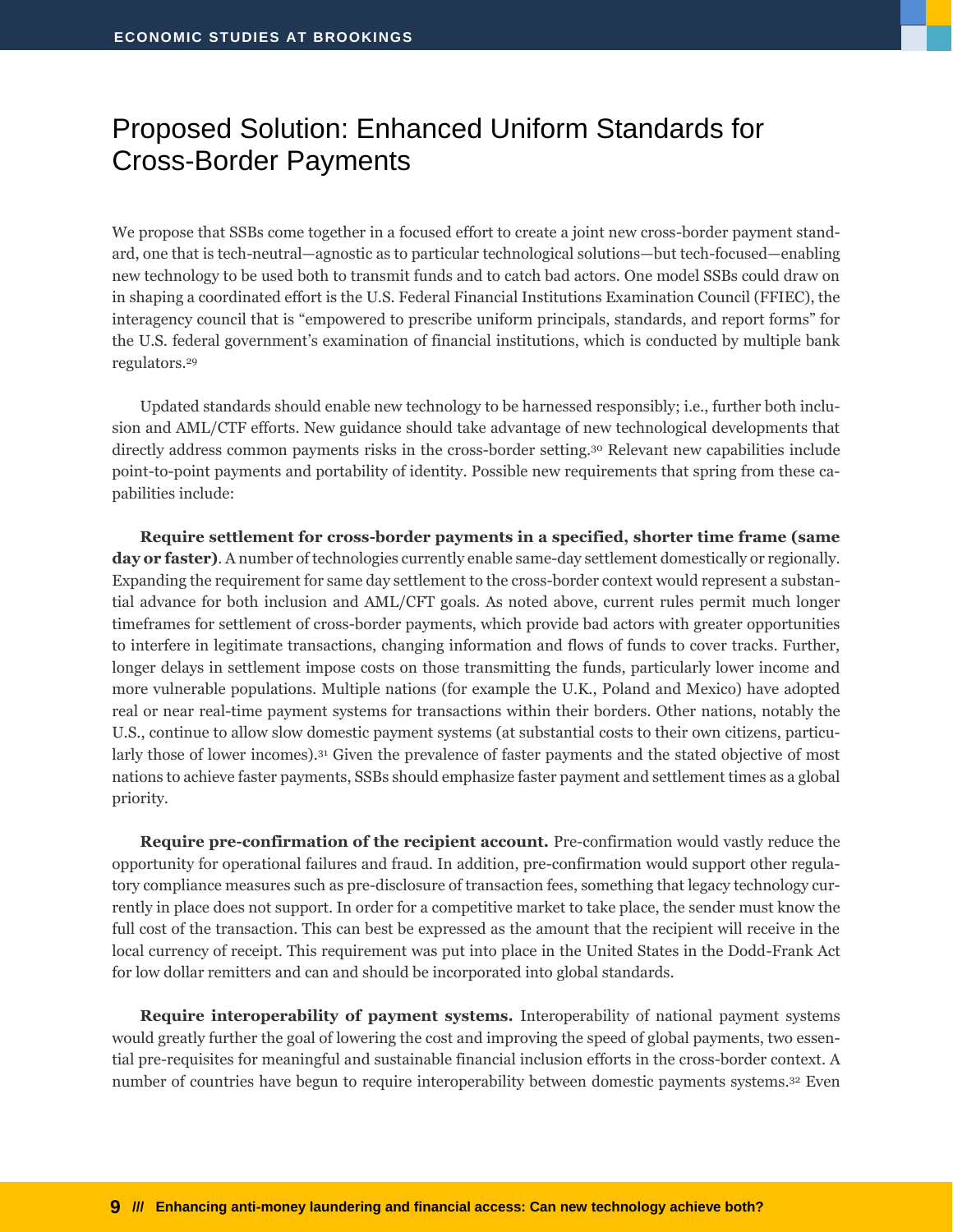among countries that have lagged in updating their payment systems, such as the United States, there has been a recognition that interoperability is a critical step needed in modernizing payment systems.<sup>33</sup>

**Require portability of identity.** Identity portability offers a number of benefits, including eliminating a significant barrier to entry for new service providers and creating the possibility for greatly enhanced financial system transparency. Enabling individuals to own their identity details in digitized form offers the possibility of enhancing personal privacy and information security. In addition, portable digital identity supports financial inclusion efforts by reducing or eliminating expensive and repetitive data collection efforts associated with customer on-boarding. The European Union has taken important steps to support portable identity. Portability of identity for the purpose of accessing financial services should be a global standard.

Standards should encourage adoption of new technology while allowing countries and participants to adopt at varying paces. Given the unique nature of the global payment system it is unrealistic to expect uniform technologies or even a uniform pace of adoption. SSBs should allow for differing rates and forms of adoption. Indeed, some experimentation of different technologies may be optimal as data are thus created to allow comparisons of effectiveness. However, one option that should not be allowed to continue is the status quo. SSBs should create a timeline for changes in terms of action and adoption of certain principles, without overly proscribing exact technologies or specific deadlines (e.g. how many milli-seconds to hours constitutes 'real-time' for payments, or whether block-chain or database systems should be used).

#### <span id="page-11-0"></span>**Conclusion**

SSBs have a unique opportunity to shape the evolving financial system. Now, at a time when both established players and new entrants to the financial system are beginning to adopt new FinTech solutions, guidance that encourages greater transparency and inclusion can have a powerful opportunity to shape and speed up adoption processes.

Failing to act poses significant dangers. Uncertainty leaves constructive players stymied, and effectively provides bad actors with an advantage. Delays, excessive fees and diminishing access to remittance services cause individual hardship, impede humanitarian efforts, threaten economic disruption, and reduce progress on financial inclusion. They provoke remitters to seek and use non-mainstream methods of sending funds, which in effect provide greater ability for bad actors to piggy-back and transmit money globally avoiding detection.

Moreover, while disproportionately harming the underserved, uncertainty in the realm of cross-border payments has broader ramifications. Financial institutions wary of changing to new technology spend more on each transaction, reducing their incentive to compete and bring in new customers. To the extent costs are averaged across customers, non-users of international money transmission pay more in higher bank fees. Innovators seeking to serve cross-border markets are unable to compete as the de-risking cycle reduces access to financial institutions for money transmission businesses. AML/CTF objectives are not met as illicit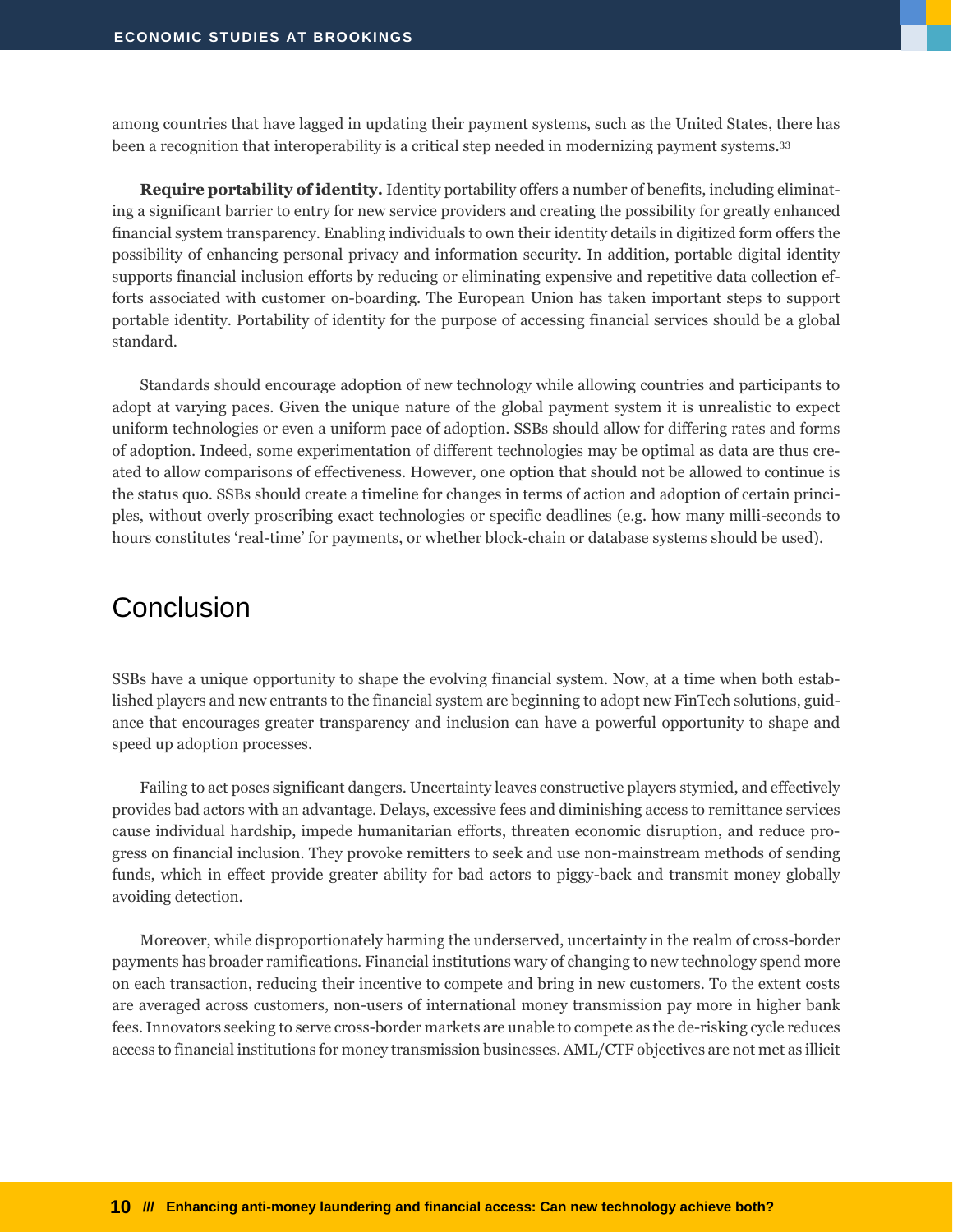funds are able to move more easily, masked by either larger flows outside of financial institutions by migrants, or by slower, lower technological processes by which financial institutions move funds. Looking for the real needle in the haystack gets harder when either fake needles or more hay is added.

The best way for SSBs to ensure that new technology fulfills its highest promise is to bring FinTech within regulatory purview. SSBs are uniquely well positioned to do this with respect to cross-border payments, bringing global payment system into the 21st century. No single country's efforts, however forwardthinking they may be, can accomplish this. By acting in a coordinated manner, developed financial countries can expand financial inclusion while promoting new technologies that will enhance capacity to meet AML and anti-terrorism goals.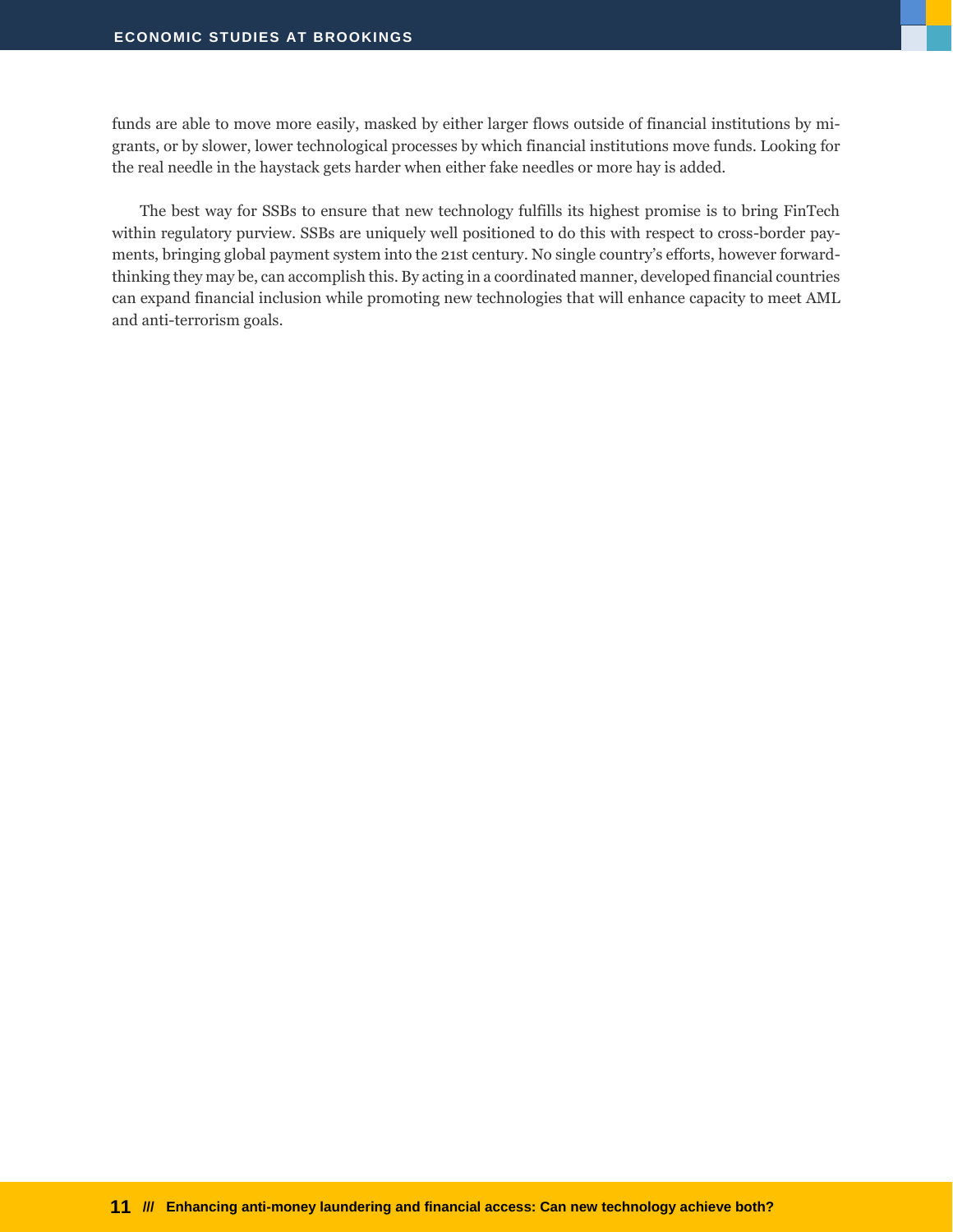## <span id="page-13-0"></span>References

Artingstall, David et al. (February, 2016), Drivers & Impacts of Derisking. *John Howell & Co. Ltd.* Retrieved from<https://www.fca.org.uk/publication/research/drivers-impacts-of-derisking.pdf>

Banque de France (April, 2016), Financial Stability in the Digital Era. *Digital Stability Review, Banque de France.* Retrieved from [https://publications.banque-france.fr/sites/default/files/medias/documents/fi](https://publications.banque-france.fr/sites/default/files/medias/documents/financial-stability-review-20_2016-04.pdf)[nancial-stability-review-20\\_2016-04.pdf](https://publications.banque-france.fr/sites/default/files/medias/documents/financial-stability-review-20_2016-04.pdf)

Basel Committee on Banking Supervision (May, 2009), Due diligence and transparency regarding cover payment messages related to cross-border wire transfers. *Bank for International Settlements.* Retrieved from<https://www.bis.org/publ/bcbs154.htm>

Basel Committee on Banking Supervision (June, 2017), Sound management of risks related to money laundering and financing of terrorism. *Bank for International Settlements.* Retrieved from <https://www.bis.org/bcbs/publ/d405.pdf>

Baer, Greg (28 June, 2017), Testimony of Greg Baer, Examining the BSA/AML Regulator Compliance Regime. *The Clearing House*. Retrieved from [https://financialservices.house.gov/uploadedfiles/hhrg-115](https://financialservices.house.gov/uploadedfiles/hhrg-115-ba15-wstate-gbaer-20170628.pdf) [ba15-wstate-gbaer-20170628.pdf](https://financialservices.house.gov/uploadedfiles/hhrg-115-ba15-wstate-gbaer-20170628.pdf)

*Bill & Melinda Gates Foundation* (2017), Financial Services for the Poor Strategy Overview: The Opportunity. *Bill & Melinda Gates Foundation.* Retrieved from [https://www.gatesfoundation.org/What-We-](https://www.gatesfoundation.org/What-We-Do/Global-Development/Financial-Services-for-the-Poor)[Do/Global-Development/Financial-Services-for-the-Poor](https://www.gatesfoundation.org/What-We-Do/Global-Development/Financial-Services-for-the-Poor)

Calvery, Jennifer Shasky (16 April, 2013), Remarks of Jennifer Shasky Calvery, Director, Financial Crimes Enforcement Network. *United States Department of Treasury.* Retrieved from [https://www.fin](https://www.fincen.gov/news/speeches/remarks-jennifer-shasky-calvery-director-financial-crimes-enforcement-network-4)[cen.gov/news/speeches/remarks-jennifer-shasky-calvery-director-financial-crimes-enforcement-net](https://www.fincen.gov/news/speeches/remarks-jennifer-shasky-calvery-director-financial-crimes-enforcement-network-4)[work-4](https://www.fincen.gov/news/speeches/remarks-jennifer-shasky-calvery-director-financial-crimes-enforcement-network-4)

Cassara, John (18 July, 2017), Managing Terrorism Financing Risk in Remittences and Money Transfers*. House Committee on Financial Services*. Retrieved from [https://financialservices.house.gov/uploaded](https://financialservices.house.gov/uploadedfiles/hhrg-115-ba01-wstate-jcassara-20170718.pdf)[files/hhrg-115-ba01-wstate-jcassara-20170718.pdf](https://financialservices.house.gov/uploadedfiles/hhrg-115-ba01-wstate-jcassara-20170718.pdf)

Charity Finance Group (March, 2015), Briefing: Impact of banks' de-risking on Not for Profit Organizations. *Charity Finance Group.* Retrieved from [http://www.cfg.org.uk/Policy/~/media/Files/Policy/Bank](http://www.cfg.org.uk/Policy/~/media/Files/Policy/Banking/Briefing%20%20Impact%20of%20banks%20derisking%20activities%20on%20charities%20%20March%202015.pdf)[ing/Briefing%20%20Impact%20of%20banks%20derisking%20activities%20on%20chari](http://www.cfg.org.uk/Policy/~/media/Files/Policy/Banking/Briefing%20%20Impact%20of%20banks%20derisking%20activities%20on%20charities%20%20March%202015.pdf)[ties%20%20March%202015.pdf](http://www.cfg.org.uk/Policy/~/media/Files/Policy/Banking/Briefing%20%20Impact%20of%20banks%20derisking%20activities%20on%20charities%20%20March%202015.pdf)

Council of Europe (September, 2017), Anti-money laundering and counter-terrorist financing measures. *Council of Europe.* Retrieved from [https://rm.coe.int/andorra-fifth-round-mutual-evaluation-re](https://rm.coe.int/andorra-fifth-round-mutual-evaluation-report/168076613e)[port/168076613e](https://rm.coe.int/andorra-fifth-round-mutual-evaluation-report/168076613e)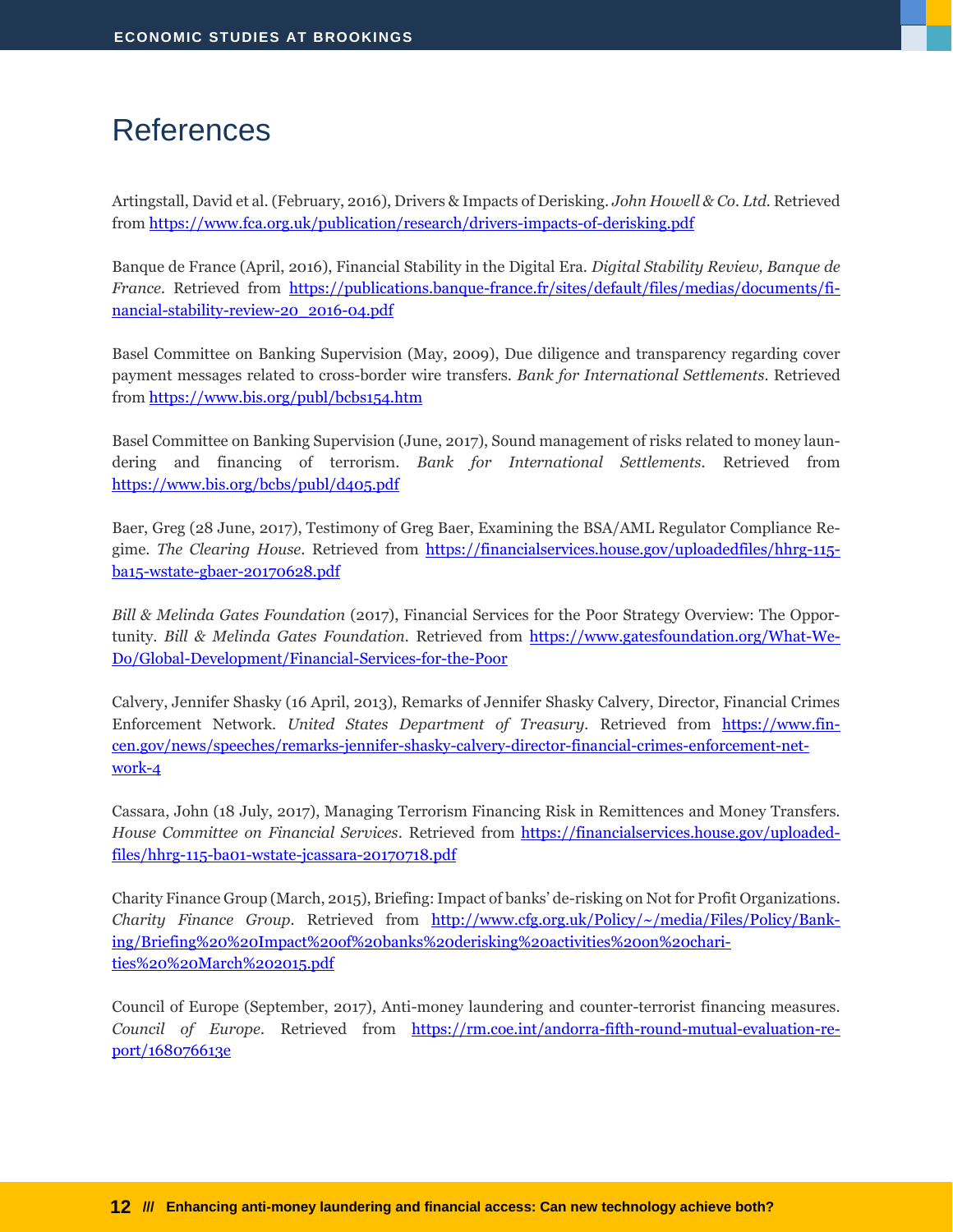De Koker, Singh and Capal 'Closure of bank accounts of remittance providers: Global challenges and community perspectives in Australia' 2017 *University of Queensland Law Journal* 119 149.

Decentralized Identity Foundation (2017). The Pillars of a New Ecosystem. *Decentralized Identity Foundation.* Retrieved from [http://identity.foundation](http://identity.foundation/)

Department of Justice ABM Amro Bank Case (10 May, 2010), Former ABN Amro Bank N.V. Agrees to Forfeit \$500 Million in Connection with Conspiracy to Defraud the United States and with Violation of the Bank Secrecy Act. *Department of Justice, Office of Public Affairs.* Retrieved from [https://www.jus](https://www.justice.gov/opa/pr/former-abn-amro-bank-nv-agrees-forfeit-500-million-connection-conspiracy-defraud-united)[tice.gov/opa/pr/former-abn-amro-bank-nv-agrees-forfeit-500-million-connection-conspiracy-defraud](https://www.justice.gov/opa/pr/former-abn-amro-bank-nv-agrees-forfeit-500-million-connection-conspiracy-defraud-united)[united](https://www.justice.gov/opa/pr/former-abn-amro-bank-nv-agrees-forfeit-500-million-connection-conspiracy-defraud-united)

Department of Justice (18 August, 2010), Barclays Bank PLC Agrees to Forfeit \$298 Million in Connection with Violations of the International Emergency Economic Powers Act and the Trading with the Enemy Act. *Department of Justice, Office of Public Affairs.* Retrieved from [https://www.justice.gov/opa/pr/barclays](https://www.justice.gov/opa/pr/barclays-bank-plc-agrees-forfeit-298-million-connection-violations-international-emergency)[bank-plc-agrees-forfeit-298-million-connection-violations-international-emergency](https://www.justice.gov/opa/pr/barclays-bank-plc-agrees-forfeit-298-million-connection-violations-international-emergency)

Department of Justice Commerzbank AG Case (12 March, 2015), Commerzbank AG Admits to Sanctions and Bank Secrecy Violations, Agrees to Forfeit \$563 Million and Pay \$79 Million Fine. *Department of Justice, Office of Public Affairs.* Retrieved from [https://www.justice.gov/opa/pr/commerzbank-ag-admits](https://www.justice.gov/opa/pr/commerzbank-ag-admits-sanctions-and-bank-secrecy-violations-agrees-forfeit-563-million-and)[sanctions-and-bank-secrecy-violations-agrees-forfeit-563-million-and](https://www.justice.gov/opa/pr/commerzbank-ag-admits-sanctions-and-bank-secrecy-violations-agrees-forfeit-563-million-and)

Department of Justice BNPP Case (01 May, 2015), BNP Paribas Sentenced for Conspiring to Violate the International Emergency Economic Powers Act and the Trading with the Enemy Act. *Department of Justice, Office of Public Affairs.* Retrieved from [https://www.justice.gov/opa/pr/bnp-paribas-sentenced-con](https://www.justice.gov/opa/pr/bnp-paribas-sentenced-conspiring-violate-international-emergency-economic-powers-act-and)[spiring-violate-international-emergency-economic-powers-act-and](https://www.justice.gov/opa/pr/bnp-paribas-sentenced-conspiring-violate-international-emergency-economic-powers-act-and)

Durner, Tracey and Shetret, Liat (November 2015). Understanding Bank De-Risking and Its Effects on Financial Inclusion. *Global Center on Cooperative Security.* Retrieved from [http://www.glob](http://www.globalcenter.org/wp-content/uploads/2015/11/rr-bank-de-risking-181115-en.pdf)[alcenter.org/wp-content/uploads/2015/11/rr-bank-de-risking-181115-en.pdf](http://www.globalcenter.org/wp-content/uploads/2015/11/rr-bank-de-risking-181115-en.pdf)

Erbenova, Michaela et al. (30 June, 2016). The Withdrawal of Correspondent Banking Relationships: A Case for Policy Action. *International Monetary Fund.* Retrieved from http://www.imf.org/en/Publications/Staff-Discussion-Notes/Issues/2016/12/31/The-Withdrawal-of-Correspondent-Banking-Relationships-A-Case-for-Policy-Action-43680

Faster Payments Task Force (July, 2017), The U.S. Path to Faster Payments Final Report Part Two: A Call to Action. *Faster Payments Task Force.* Retrieved from [http://fasterpaymentstaskforce.org/wp-con](http://fasterpaymentstaskforce.org/wp-content/uploads/faster-payments-task-force-final-report-part-two.pdf)[tent/uploads/faster-payments-task-force-final-report-part-two.pdf](http://fasterpaymentstaskforce.org/wp-content/uploads/faster-payments-task-force-final-report-part-two.pdf)

FATF (2013-2017), Anti-money laundering and terrorist financing measures and financial inclusion - With a supplement on customer due diligence, *FAFT, Paris.* Retrieved from [www.fatf-gafi.org/publications/fi](http://www.fatf-gafi.org/publications/financialinclusion/documents/financial-inclusion-cdd-2017.html)[nancialinclusion/documents/financial-inclusion-cdd-2017.html](http://www.fatf-gafi.org/publications/financialinclusion/documents/financial-inclusion-cdd-2017.html)

FFEIC (01 September, 2017), About the FFIEC. *Federal Financial Institutions Examination Council.* Retrieved from<https://www.ffiec.gov/about.htm>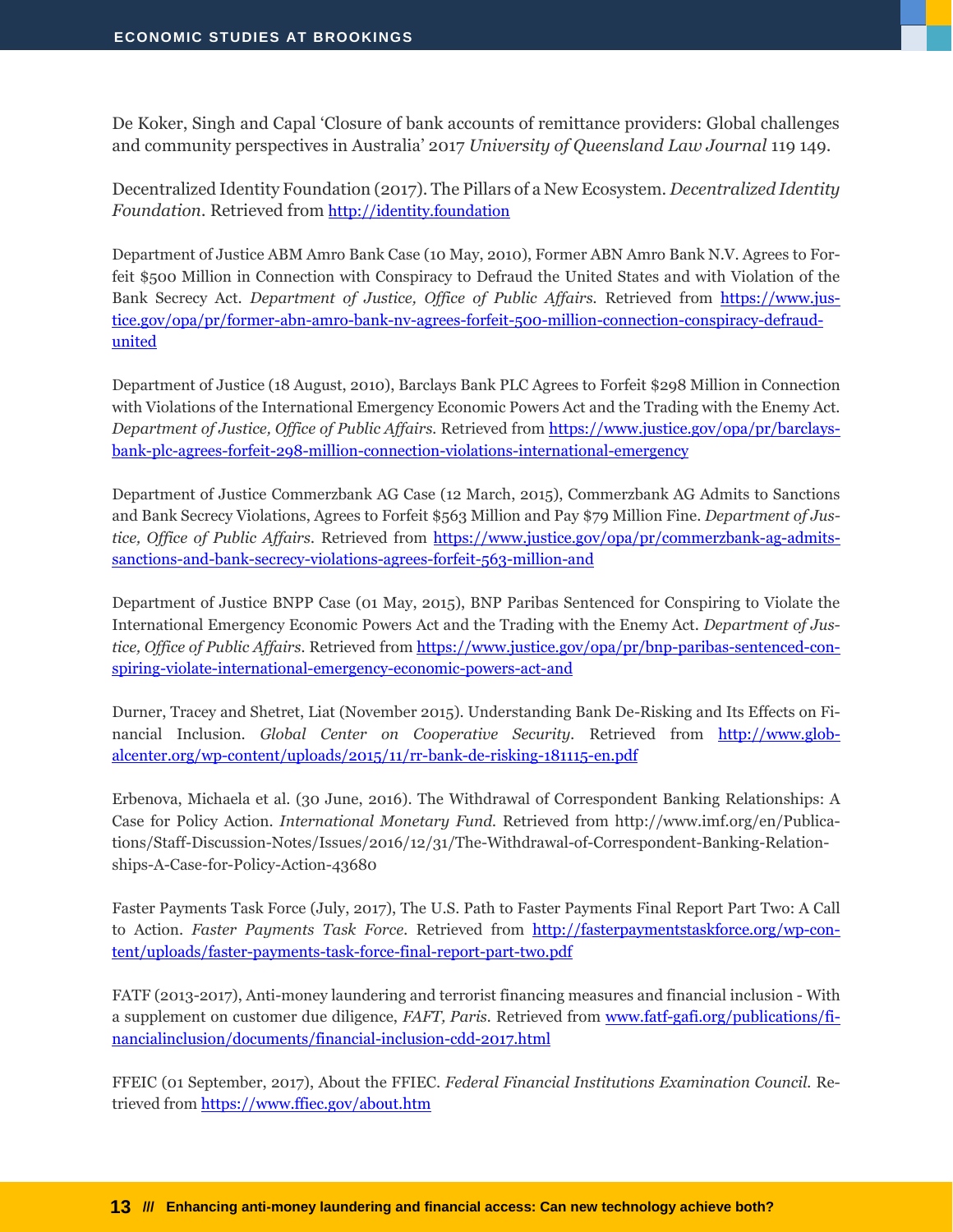Finance and Markets Global Practice of the World Bank Group (October, 2015), Report on the G20 Survey on De-Risking Activities in the Remittence Market. *The World Bank Group.* Retrieved from [http://docu](http://documents.worldbank.org/curated/en/679881467993185572/pdf/101071-WP-PUBLIC-GPFI-DWG-Remittances-De-risking-Report-2015-Final-2.pdf)[ments.worldbank.org/curated/en/679881467993185572/pdf/101071-WP-PUBLIC-GPFI-DWG-Remit](http://documents.worldbank.org/curated/en/679881467993185572/pdf/101071-WP-PUBLIC-GPFI-DWG-Remittances-De-risking-Report-2015-Final-2.pdf)[tances-De-risking-Report-2015-Final-2.pdf](http://documents.worldbank.org/curated/en/679881467993185572/pdf/101071-WP-PUBLIC-GPFI-DWG-Remittances-De-risking-Report-2015-Final-2.pdf)

Finance and Markets Global Practice of the World Bank Group (November, 2015), Withdrawal from Correspondent Banking; Where, Why, and What to Do About It. *International Bank for Reconstruction and Development / The World Bank Group.* Retrieved from [http://documents.worldbank.org/cu](http://documents.worldbank.org/curated/en/113021467990964789/pdf/101098-revised-PUBLIC-CBR-Report-November-2015.pdf)[rated/en/113021467990964789/pdf/101098-revised-PUBLIC-CBR-Report-November-2015.pdf](http://documents.worldbank.org/curated/en/113021467990964789/pdf/101098-revised-PUBLIC-CBR-Report-November-2015.pdf)

Global ID (2017). *Global ID*. Retrieved fro[m https://www.globalid.net](https://www.globalid.net/)

Global Partnership for Financial Inclusion *Global Standard-Setting Bodies and Financial Inclusion - The Evolving Landscape* (2016) 6.

Global Standards Proportionality Working Group (August, 2016). Stemming the Tide of De-Risking Through Innovative Technologies and Partnerships. *Alliance for Financial Inclusion.* Retrieved from [https://www.afi-global.org/sites/default/files/publications/2016-08/Stem](https://www.afi-global.org/sites/default/files/publications/2016-08/Stemming%20the%20Tide%20of%20DeRisking-2016.pdf)[ming%20the%20Tide%20of%20DeRisking-2016.pdf](https://www.afi-global.org/sites/default/files/publications/2016-08/Stemming%20the%20Tide%20of%20DeRisking-2016.pdf)

He, Dong (01 November, 2017), Fintech and Cross-Border Payments. *International Monetary Fund.* Retrieved from [https://www.imf.org/en/News/Articles/2017/11/01/sp103017-fintech-and-cross-border](https://www.imf.org/en/News/Articles/2017/11/01/sp103017-fintech-and-cross-border-payments)[payments](https://www.imf.org/en/News/Articles/2017/11/01/sp103017-fintech-and-cross-border-payments)

Hopper, Robert (2016), Disconnecting from Global Finance. *The Commonwealth.* Retrieved from <http://thecommonwealth.org/sites/default/files/inline/DisconnectingfromGlobalFinance2016.pdf>

Howes, David (05 September, 2016), Halting the decline of correspondent banking. *Sibos*. Retrieved from <https://www.sibos.com/media/news/halting-decline-correspondent-banking>

Keatinge, Tom (2014), Uncharitable Behavior, *Demos.* Retrieved fro[m https://www.demos.co.uk/files/DE-](https://www.demos.co.uk/files/DEMOSuncharitablebehaviourREPORT.pdf)[MOSuncharitablebehaviourREPORT.pdf](https://www.demos.co.uk/files/DEMOSuncharitablebehaviourREPORT.pdf)

Klein, Aaron (28 September, 2016), Why don't checks clear instantly? Ask the Fed. *Politico.* Retrieved from [https://www.politico.com/agenda/story/2016/09/financial-technology-payment-transactions-federal-re](https://www.politico.com/agenda/story/2016/09/financial-technology-payment-transactions-federal-reserve-000209)[serve-000209](https://www.politico.com/agenda/story/2016/09/financial-technology-payment-transactions-federal-reserve-000209)

Klein, Aaron (17 March, 2016), Why Do 1970s Prices Dictate Anti-Money Laundering Rules?. *Bipartisan Policy Center*. Retrieved from<https://bipartisanpolicy.org/blog/1970s-prices-anti-money-laundering/>

Koblanck, Anna (2015), Achieving Interoperability in Mobile Financial Services, Tanzania Case Study. *International Finance Corporation. Retrieved from* [https://www.ifc.org/wps/wcm/con](https://www.ifc.org/wps/wcm/connect/8d518d004799ebf1bb8fff299ede9589/IFC+Tanzania+Case+study+10_03_2015.pdf?MOD=AJPERES)[nect/8d518d004799ebf1bb8fff299ede9589/IFC+Tanzania+Case+study+10\\_03\\_2015.pdf?MOD=AJ-](https://www.ifc.org/wps/wcm/connect/8d518d004799ebf1bb8fff299ede9589/IFC+Tanzania+Case+study+10_03_2015.pdf?MOD=AJPERES)[PERES](https://www.ifc.org/wps/wcm/connect/8d518d004799ebf1bb8fff299ede9589/IFC+Tanzania+Case+study+10_03_2015.pdf?MOD=AJPERES)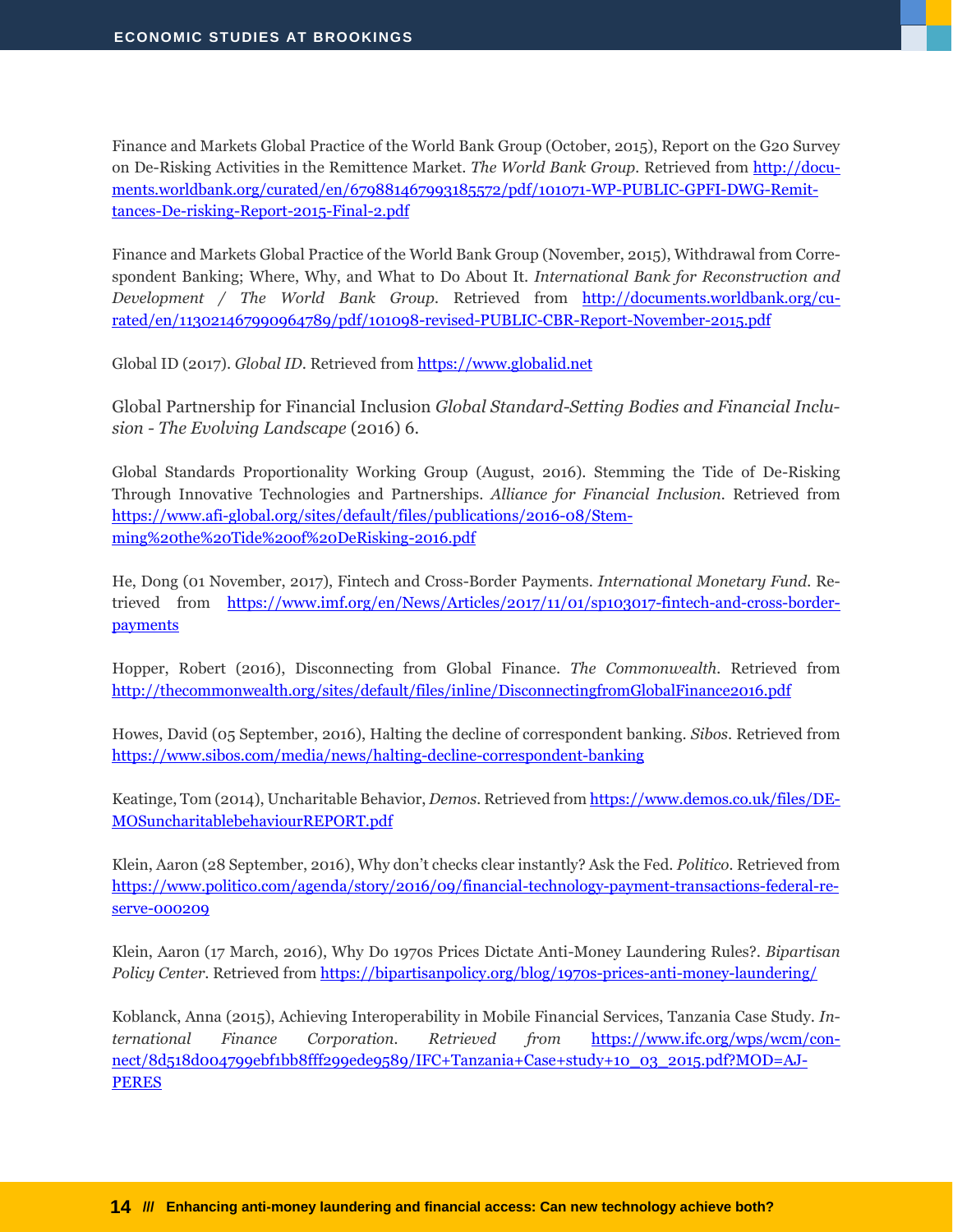Lowery, Clay and Ramachandran, Vijaya (09 November, 2015). *Unintended Consequences of Anti-Money Laundering Policies for Poor Countries*. Retrieved from [https://www.cgdev.org/publication/unintended](https://www.cgdev.org/publication/unintended-consequences-anti-money-laundering-policies-poor-countries)[consequences-anti-money-laundering-policies-poor-countries](https://www.cgdev.org/publication/unintended-consequences-anti-money-laundering-policies-poor-countries)

Migration and Remittances Team, Development Prospects Group, World Bank (13 April, 2015). Migration and Remittances: Recent Developments and Outlook Special Topic: Financing for Development. *The World Bank.* Retrieved from [https://siteresources.worldbank.org/INTPROSPECTS/Resources/334934-](https://siteresources.worldbank.org/INTPROSPECTS/Resources/334934-1288990760745/MigrationandDevelopmentBrief24.pdf) [1288990760745/MigrationandDevelopmentBrief24.pdf](https://siteresources.worldbank.org/INTPROSPECTS/Resources/334934-1288990760745/MigrationandDevelopmentBrief24.pdf)

Scott, Paul, et al. (19 February, 2015), Hanging by a Thread: The ongoing threat to Somalia's remittence lifeline. *Adeso*. Retrieved from [https://policy-practice.oxfam.org.uk/publications/hanging-by-a-thread](https://policy-practice.oxfam.org.uk/publications/hanging-by-a-thread-the-ongoing-threat-to-somalias-remittance-lifeline-344616)[the-ongoing-threat-to-somalias-remittance-lifeline-344616](https://policy-practice.oxfam.org.uk/publications/hanging-by-a-thread-the-ongoing-threat-to-somalias-remittance-lifeline-344616)

Taylor, Argus (5 October, 2017), National digital ID to go public. *Innovation Australia.* Retrieved from [http://www.innovationaus.com/2017/10/National-digital-ID-to-go-public?utm\\_con](http://www.innovationaus.com/2017/10/National-digital-ID-to-go-public?utm_content=61363818&utm_medium=social&utm_source=twitter)[tent=61363818&utm\\_medium=social&utm\\_source=twitter](http://www.innovationaus.com/2017/10/National-digital-ID-to-go-public?utm_content=61363818&utm_medium=social&utm_source=twitter)

Warden, Staci (July, 2015), De-Risking and Its Consequences for Global Commerce and the Financial System. *Milken Institute.* Retrieved from [http://assets1c.milkeninstitute.org/assets/Publication/View](http://assets1c.milkeninstitute.org/assets/Publication/Viewpoint/PDF/De-Risking-CBR-Summary-Report-Formatted-v4.pdf)[point/PDF/De-Risking-CBR-Summary-Report-Formatted-v4.pdf](http://assets1c.milkeninstitute.org/assets/Publication/Viewpoint/PDF/De-Risking-CBR-Summary-Report-Formatted-v4.pdf)

The Windhover Principles for Digital Identity, Trust, and Data (2017). *Institute for Data Driven Design*. Retrieved from [https://idcubed.org/home\\_page\\_feature/windhover-principles-digital-identity-trust](https://idcubed.org/home_page_feature/windhover-principles-digital-identity-trust-data/)[data/](https://idcubed.org/home_page_feature/windhover-principles-digital-identity-trust-data/)

The World Bank (05 April, 2017), Financial Inclusion Overview. *The World Bank*. Retrieved from <http://www.worldbank.org/en/topic/financialinclusion/overview>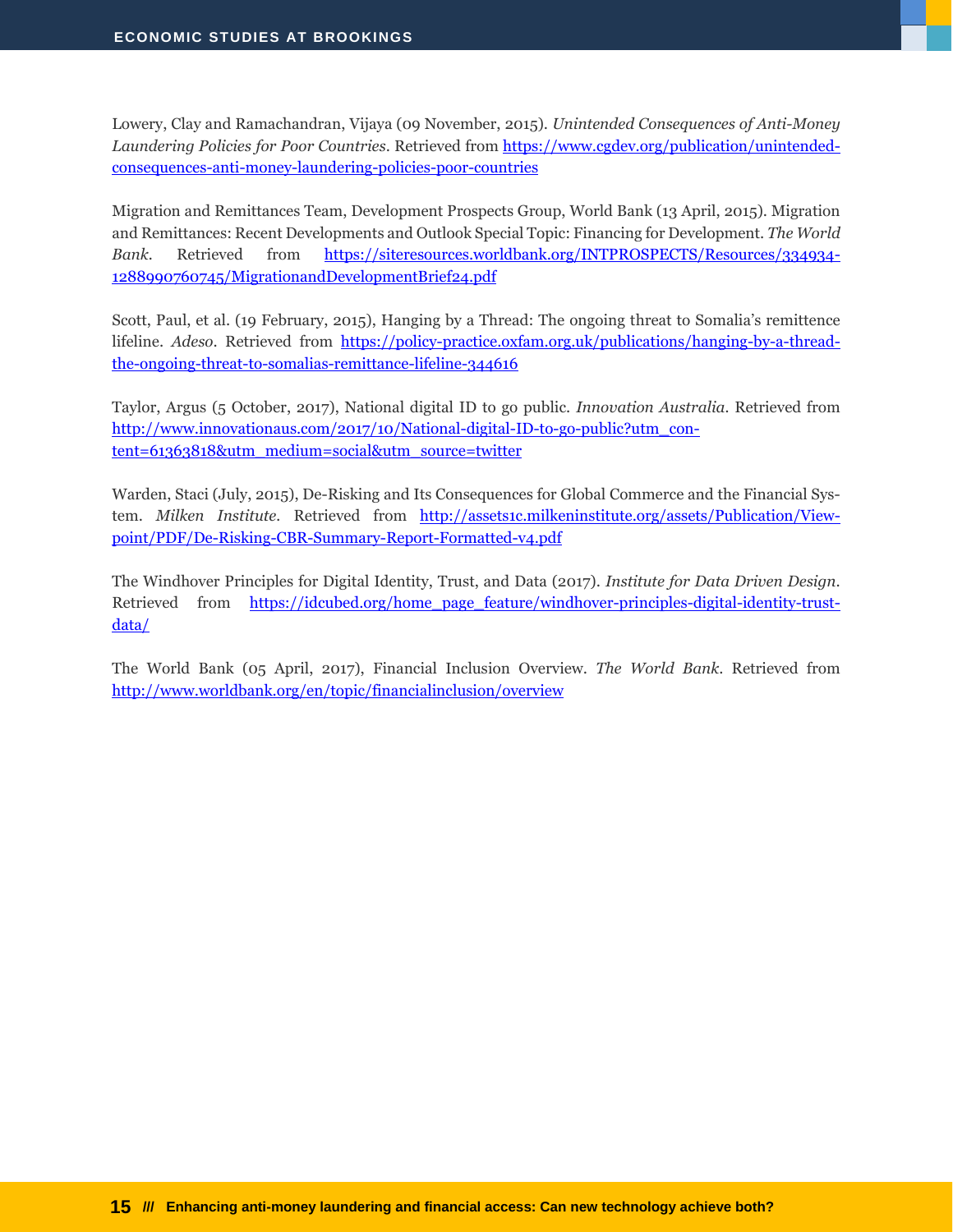## <span id="page-17-0"></span>**Notes**

- We employ the term "FinTech" to refer to new technology and innovation that enables the delivery of financial services. Examples of FinTech include the use of mobile phones for the delivery of financial services and the use of cloud computing, application programming interfaces (APIs), open protocols, enhanced data storage, analysis and management capabilities to reduce the time and cost of financial transactions.
- 2. The six SSBs include the Basel Committee on Banking Supervision (BCBS), the Committee on Payments and Market Infrastructures (CPMI), the Financial Action Task Force (FATF), the International Association of Deposit Insurers (IADI), the International Association of Insurance Supervisors (IAIS), and the International Organization of Securities Commissions (IOSCO).
- 3. See for example, IMF, "Fintech and Financial Services: Initial Considerations," Staff Discussion Notes, June 19, 2017.
- 4. GPFI guidance note, IMF paper, CPMI 2016 report-guiding principle 7
- 5. Cross-border payments raise a large number of policy issues. In this limited paper we restrict our scope to those aspects of the global payment system that could be considered infrastructural: customer identification and authentication, and the settlement process itself. Infrastructural issues surrounding cross-border payments represent a relatively contained set of questions, and also present an area where the global policy community is particularly well positioned to make significant advances. While we do not address other important policy areas such as consumer and data protection, including cyber security, our recommendations are informed by our support and sensitivity to these important policy objectives.
- 6. Howes, Halting the decline of correspondent banking, 2016.
- 7. Department of Justice ABM Amro Bank Case,10 May 2010; Department of Justice Barclay Case, 18 August, 2010; Department of Justice BNPP Case, 01 May, 2015; Department of Justice Commerzbank AG Case, 12 March 2015.
- 8. FATF, Revised Guidance on AML/CFT and Financial Inclusion, 2017.
- 9. CPMI 2016 report, para. 106
- 10. FATF, Revised Guidance on AML/CFT and Financial Inclusion, 2017.
- 11. Large global financial institutions are among those most likely to de-risk according to World Bank data, in part because of the lack of consistency among global standards. Ironically, these larger institutions are precisely those with the resources to adopt and implement new technologies on a large scale. As the Milken Institute stud[y De](mailto:http%25252525253A//assets1c.milkeninstitute.org/assets/Publication/Viewpoint/PDF/De-Risking-CBR-Summary-Report-Formatted-v4.pdf)[risking and Its Consequences for Global Commerce and the Financial System](mailto:http%25252525253A//assets1c.milkeninstitute.org/assets/Publication/Viewpoint/PDF/De-Risking-CBR-Summary-Report-Formatted-v4.pdf) found: "A fragmented regulatory environment and conflicting regulations from country to country have added to the lack of clarity. Participants noted that most regulatory decisions are taken without a coordinated approach, and further, that regulations are not consistent across jurisdictions, which is a problem in particular for global financial institutions." For de-risking studies, see for example, Migration and Remittances Team, Development Prospects Group, 'Migration and Remittances: Recent Developments and Outlook' Special Topic: Financing for Development' (Migration and Development Brief No 24, World Bank, 13 April, 2015); Global Standards Proportionality (GSP) Working Group, 'Stemming the Tide of De-Risking through Innovative Technologies and Partnerships' (Discussion paper for the G-24/AFI Roundtable at the IMF and World Bank Annual Meeting, Alliance for Financial Inclusion, 7 October 2016); Centre for Global Development, Unintended Consequences of Anti-money Laundering Policies for Poor Countries (11 September 2015) 10; MONEYVAL Committee of Experts on the Evaluation of Anti-Money Laundering Measures and the Financing of Terrorism, 'De-risking' within Moneyval States and Territories' (Report, Council of Europe, 4 April 2015); Tracey Durner and Liat Shetret, 'Understanding bank de-risking and its effects on financial inclusion – An exploratory study' (Research Report, Global Centre on Cooperative Security, November 2015); Scott Paul et al, Hanging by a thread: the ongoing threat to Somalia's remittance lifeline (Oxfam, 2015); David Artingstall et al, Drivers & Impacts of Derisking (John Howell & Co Ltd, 2016); The Commonwealth, Disconnecting from Global Finance De-risking: The Impact of AML/CFT Regulations in Commonwealth Developing Countries (2016); Aledjandro Lopez Mejia et al, 'The Withdrawal of Correspondent Banking Relationships: A Case for Policy Action' (Staff Discussion Note, IMF, 30 June 2016); Tom Keatinge, Uncharitable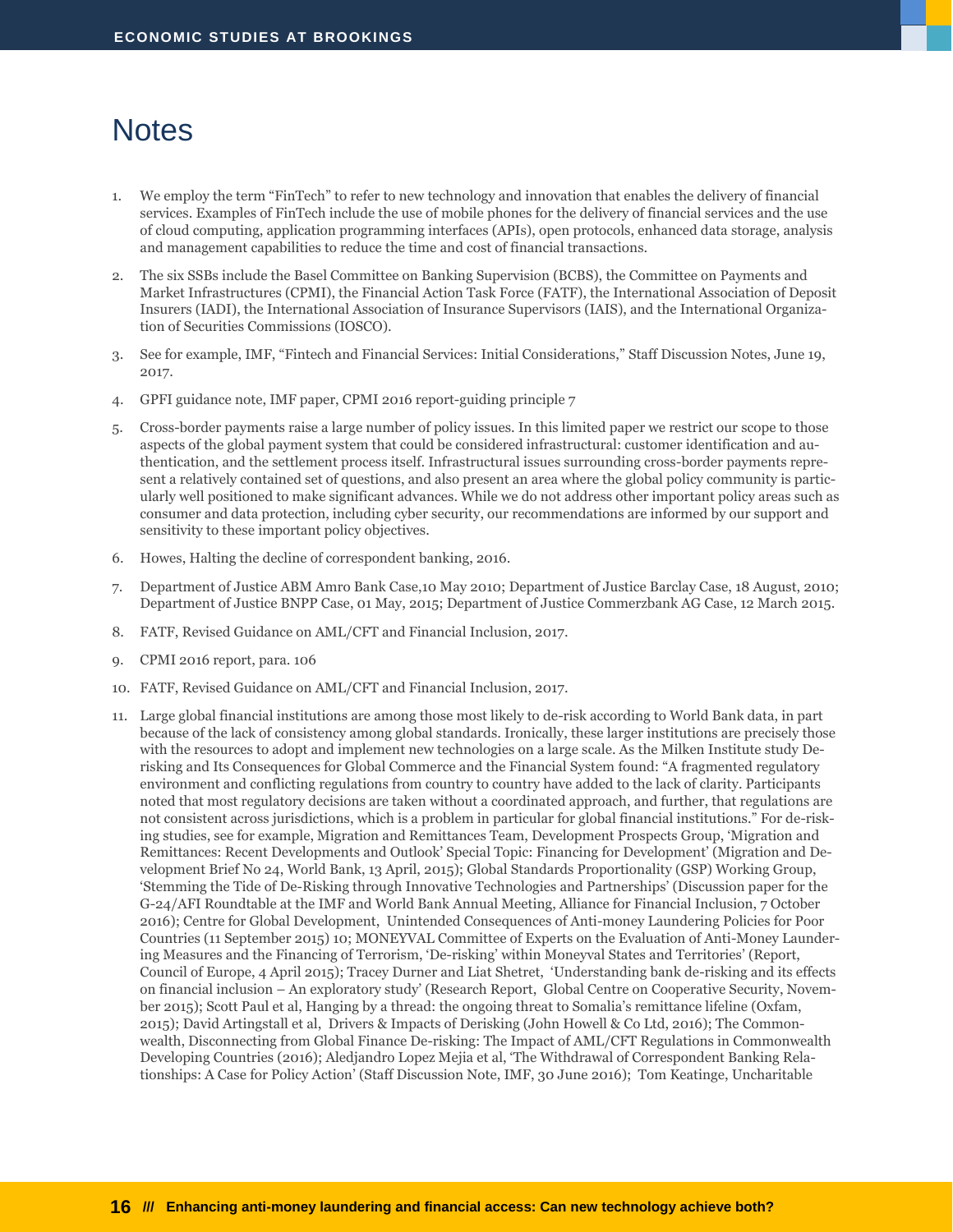behaviour (Demos, 2014) 16; Charity Finance Group, Briefing: Impact of banks' de-risking on Not for Profit Organisations (March 2015). De Koker, Singh and Capal 'Closure of bank accounts of remittance providers: Global challenges and community perspectives in Australia' 2017 University of Queensland Law Journal 119.

- 12. CPMI, Consultative Report, Correspondent Banking, 2015.
- 13. Another study by the Milken Institute estimated that since 2012, 200,000 trade-finance lines to Africa have been cut.
- 14. The World Bank conducted on a [survey on de-risking](mailto:http%25252525253A//documents.worldbank.org/curated/en/679881467993185572/pdf/101071-WP-PUBLIC-GPFI-DWG-Remittances-De-risking-Report-2015-Final-2.pdf) for the G20 in 2015 and found that "[t]he number of [bank] accounts being closed appears to be increasing." Significantly, the number one cited reason for account closure was profitability, not AML/KYC violations.
- 15. Durner and Shetret, Understanding Bank De-Risking and its Effects, 2015.
- 16. He, Fintech and Cross-Border Payments, 2017.
- 17. Gifford and Cheng, "Implementation of real-time settlement for banks using decentralised ledger technology: policy and legal implications," Financial Stability Review No. 20, April 2016, pp. 148-49.
- 18. The Gates Foundation, 2017.
- 19. An early articulation of a vision for portable identity, th[e Windhover Principles for Digital Identity, Trust and](https://idcubed.org/home_page_feature/windhover-principles-digital-identity-trust-data/)  [Data,](https://idcubed.org/home_page_feature/windhover-principles-digital-identity-trust-data/) articulated by an industry group in 2014, describe how portability of identity might enable a better balance privacy, security and appropriate transparency than is possible using current identity management technology and practices. Since that time a number of real-world efforts have sprung up attempting to actualize identity portability.
- 20. Examples of portable identity efforts include Aadhar; Nigerian digital identity effort; Australian digital identity effort; Digital Identity Foundation; and globalID.
- 21. De Koker, Singh and Capal 'Closure of bank accounts of remittance providers: Global challenges and community perspectives in Australia' 2017.
- 22. The World Bank Financial Inclusion Overview, 2017.
- 23. See, for example, BCBS, Due diligence and transparency regarding cover payment messages related to cross- border wire transfers (2009) para. 26-28, on the obligation of intermediary banks in the correspondent banking network to conduct sanctions screening even if that screening has been conducted by the originating bank. Sanctions screening inevitably involves manual processes, as red flags are often triggered by misspellings and other identity-related issues that must be cleared though individualized investigations. When these investigations take place midway through the payment stream, they render automation of the payment stream, with its substantial benefits for financial inclusion, impossible. Ironically, they can also provide they kinds of manual interventions in the payment stream that enable operational failure and intentional manipulation of payment-related information.

Similarly, BCBS's Sound management of risks related to money laundering and financing of terrorism (2017) contains an appendix devoted to management of the risks presented by cross-border payments using the correspondent banking network. While that document does not explicitly require manual or duplicative processes, it does state that banks should institute:

appropriate policies and procedures to be able to detect any activity that is not consistent with the purpose of the services provided to the respondent bank or any activity that is contrary to the commitments that may have been concluded between the correspondent and the respondent.

As a practical matter, this guidance has generally been interpreted to require a transaction-by-transaction assessment of whether payments moving through a correspondent bank are consistent with information provided by the respondent bank. This kind of inquiry is by its nature difficult to undertake via automated processes. The guidance notes that the need for this and other risk management processes required for correspondent banks arises from the limited amount of information correspondent banks possess about the ultimate sender and recipient of the payments in question. Id. at Annex 2 para. 3-4. Technology such as point-to-point payments and portable digital identity could add considerable transparency in this situation.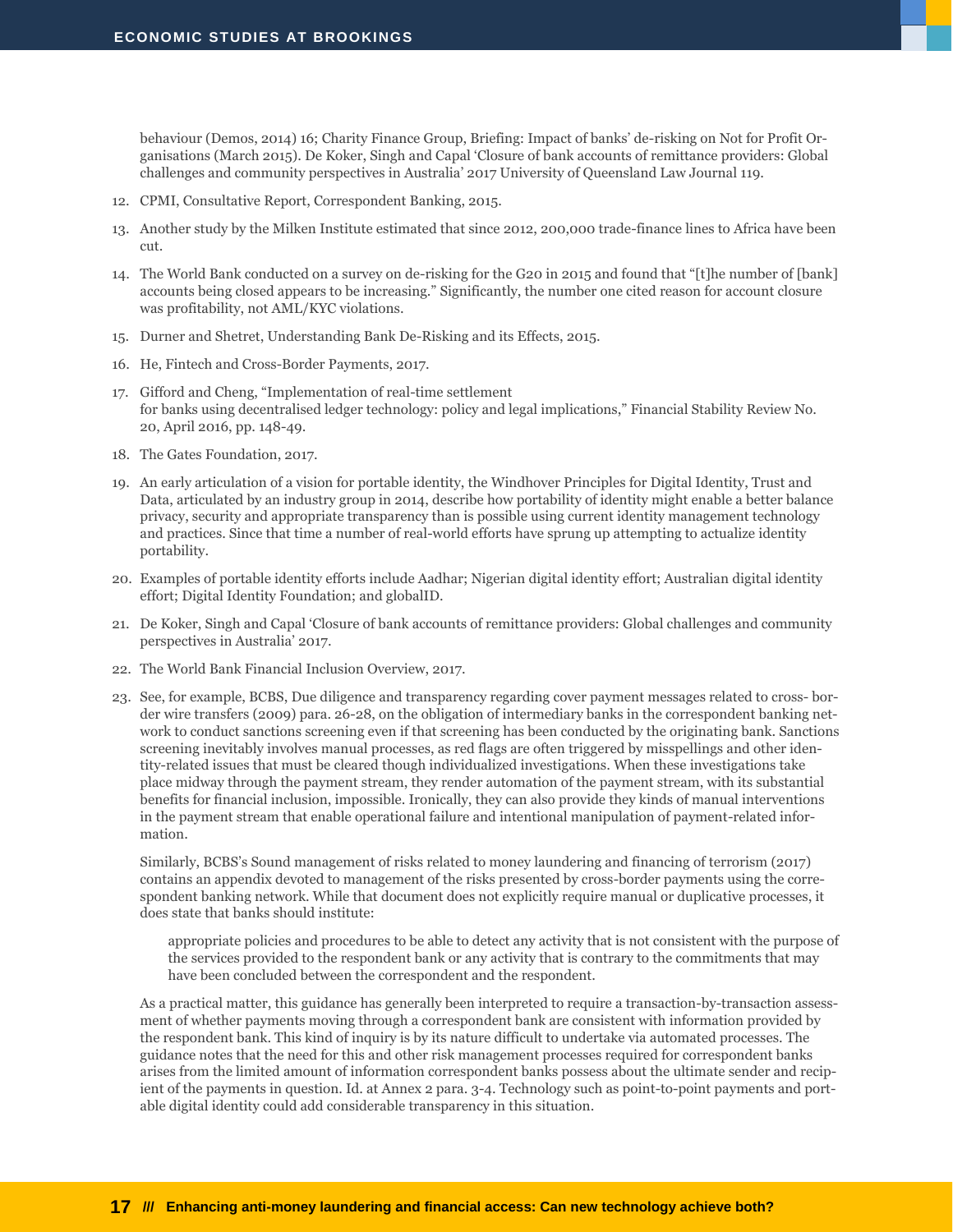- 24. Remarks of Jennifer Shasky Calvery, Director, FinCEN, April 16, 2013.
- 25. [As the Clearinghouse report](mailto:https%25252525253A//www.theclearinghouse.org/~/media/TCH/Documents/TCH%25252525252520WEEKLY/2017/20170216_TCH_Report_AML_CFT_Framework_Redesign.pdf) on AML/CFT regulation finds that it is: "grounded in the analog technology of the 1980s, rather than the more interconnected and technologically advanced world of the 21st century. For example, in the U.S. the two primary sources of data, currency transaction reports (CTRs) and Suspicious Activity Reports (SARs) are based on reporting thresholds that in some instances have not [been adjusted since the 1970s.](mailto:https%25252525253A//bipartisanpolicy.org/blog/1970s-prices-anti-money-laundering/)
- 26. Global Partnership for Financial Inclusion, 2016.
- 27. FATF, Revised Guidance on AML/CFT and Financial Inclusion, 2017.
- 28. Subsequent guidance from both FATF and BCBS, while acknowledging the problem of de-risking, makes clear that regulatory expectations for cross-border payments continue to include individualized assessments of particular transactions:

In a correspondent banking relationship, the correspondent institution will monitor the respondent institution's transactions with a view to detecting any changes in the respondent institution's risk profile or implementation of risk mitigation measures (i.e. compliance with AML/CFT measures and applicable targeted financial sanctions), any unusual activity or transaction on the part of the respondent, or any potential deviations from the agreed terms of the arrangements governing the correspondent relationship. In practice, where such concerns are detected, the correspondent institution will follow up with the respondent institution by making **a request for information (RFI) on any particular transaction(s), possibly leading to more information being requested on a specific customer or customers of the respondent bank.**

FATF, Correspondent Banking Services (2016) para. 3. The guidance specifies that a correspondent bank, in investigating individual transactions, must be able to ask its customer bank about particular transactions that bank's customer, including the bank's customer's sources of funds, whether the customer's transaction history is consistent with its customer profile, whether the customer has any relationship to third parties, and other detailed information. Id. para 32.

The requirements included in these guidelines envision the type of individualized investigation occurring within the payment stream that makes automation impossible. See discussion in note [12] above. Moreover, they would appear to make it impossible for an institution that had availed itself of simplified KYC requirements to access the correspondent banking system, and thus the global financial system itself. FATF, Correspondent Banking Services (2016); BCBS, [Sound management of risks related to money laundering and financing of terrorism](http://www.bis.org/bcbs/publ/d405.pdf) (2017)

- 29. About the FFIEC, 2017.
- 30. For example, as th[e Center on Sanctions and Illicit Finance recently testified](mailto:https%25252525253A//financialservices.house.gov/UploadedFiles/HHRG-115-BA01-WState-JCassara-20170718.pdf) before the United States House of Representatives, "Since many hawaladars and similar underground financial networks often use financial institutions, advanced analytics should be employed to provide the transparency that the hidden systems seek to deny." However, in order for financial service providers to employ these kinds advanced analytics, those analytics must be considered acceptable to the regulator as a means of detection of illicit activity. Further, the data necessary to generate the advanced analytics must be available to the institution employing the analytics. In the world of international payments, this requires standardization on multiple fronts.
- 31. Klein, Why don't checks clear instantly? Ask the Fed, 2016.
- 32. Koblanck, Achieving Interoperability in Mobile Financial Services, 2015.
- 33. Faster Payments Task Force, The U.S. Path to Faster Payments, 2017.